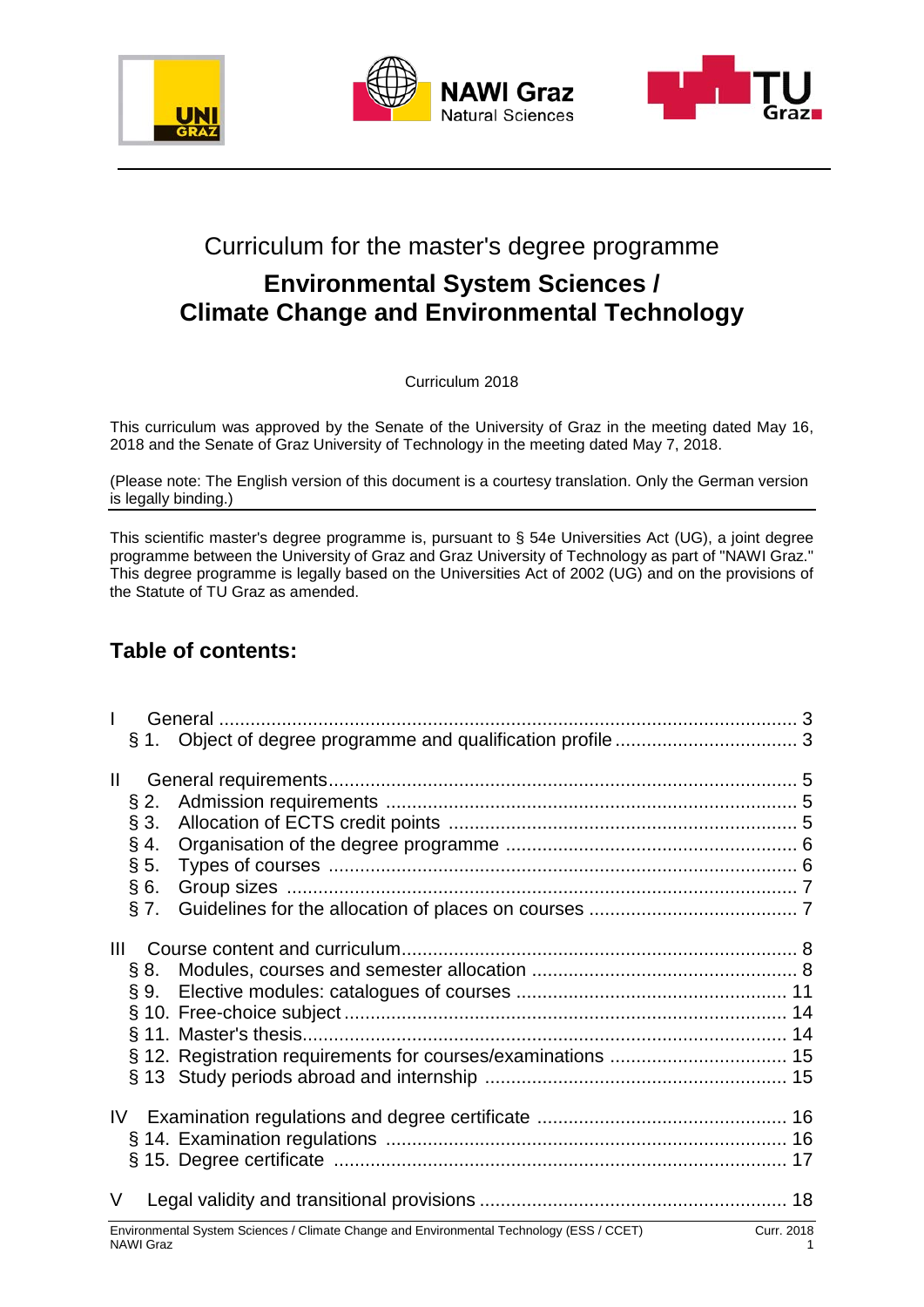





| Annex I   |  |
|-----------|--|
| Annex II  |  |
| Annex III |  |
| Annex IV  |  |
| Annex V   |  |
| Annex VI  |  |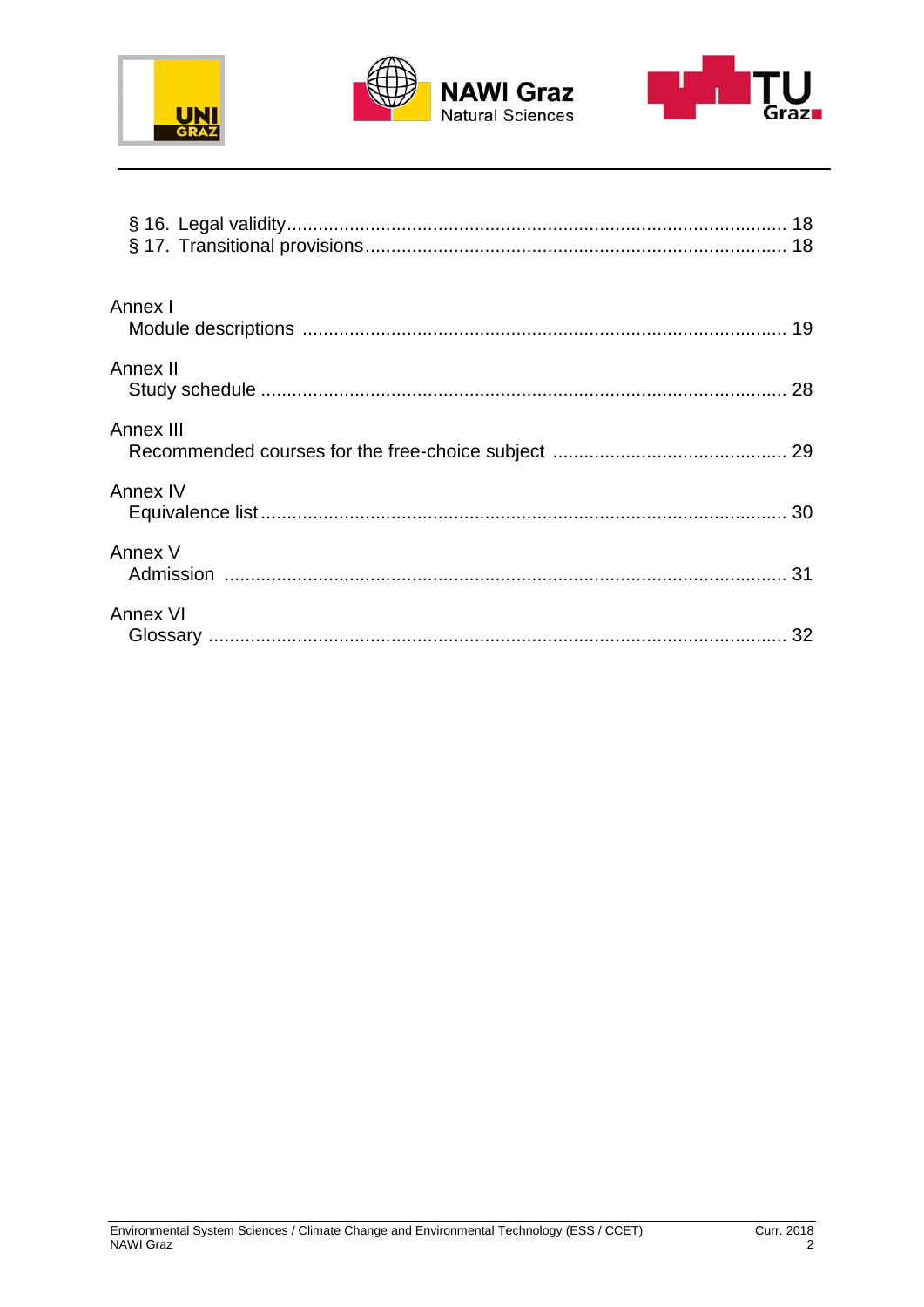





### **I General provisions**

### **§ 1. Object of degree programme and qualification profile**

The scientific master's degree programme Environmental System Sciences / Climate Change and Environmental Technology (ESS / CCET) comprises four semesters. The total scope of the programme is 120 ECTS credit points pursuant to § 54 para. 3 Universities Act (UG).

As a foreign-language degree programme, the master's degree programme ESS/CCET will be taught in English pursuant to § 63a para. 8 UG.

Graduates of this programme are awarded the university degree of "Master of Science," abbreviated to "MSc."

(1) Object of the degree programme

Graduates of the master's program ESS / CCET acquire a research-oriented qualification for the treatment of the scientific-technological aspects of climate change, geoscientific processes and environmentally relevant technological developments. This specialised emphasis orientation is extended with legal bases and application-oriented methods, supplemented with interdisciplinary and system-oriented cooperation components with equally structured scientific, sociolog-ical and economic studies of the Environmental Systems Sciences (ESS),<sup>[1](#page-2-0)</sup> and rounded off with an individually structured module in the curriculum as an individual focus.

(2) Qualification profile and skills

Graduates of the master's degree programme ESS / CCET possess qualified knowledge in the areas of climate, the characteristics and consequences of climate change, geoscientific processes as well as the possibilities and frameworks for sustainable environmental technology, in connection with the latest findings and potential courses of action with regard to science and technology. With a training in physical and chemical analysis as well as basic knowledge in programming algorithms, they have an overview of the application profile and expected changes in modern environmental technology - the prerequisite for innovative research-oriented activities based on the critical assessment of problems at the interface between technological possibilities and societal concerns.

Graduated of the master's degree programme in ESS / CCET develop the ability to responsibly use these skills from their training in topics such as climate and environment, ecological process design, environmental management and legal bases as well as regulation and controlling in the environmental sector. This performance profile is reinforced by practical experience in interdisciplinary teams as well as through the analysis of tasks and working on projects, as well as the

<span id="page-2-0"></span> <sup>1</sup> At the time of writing, this curriculum, the following ESS master's degree programmes have been established at the University of Graz: ESS / Geography, ESS / Sustainability Management and ESS / Economics. At the University of Graz and TU Graz, the master's degree programme Environmental System Sciences / Climate Change and Environmental Techonology has been established.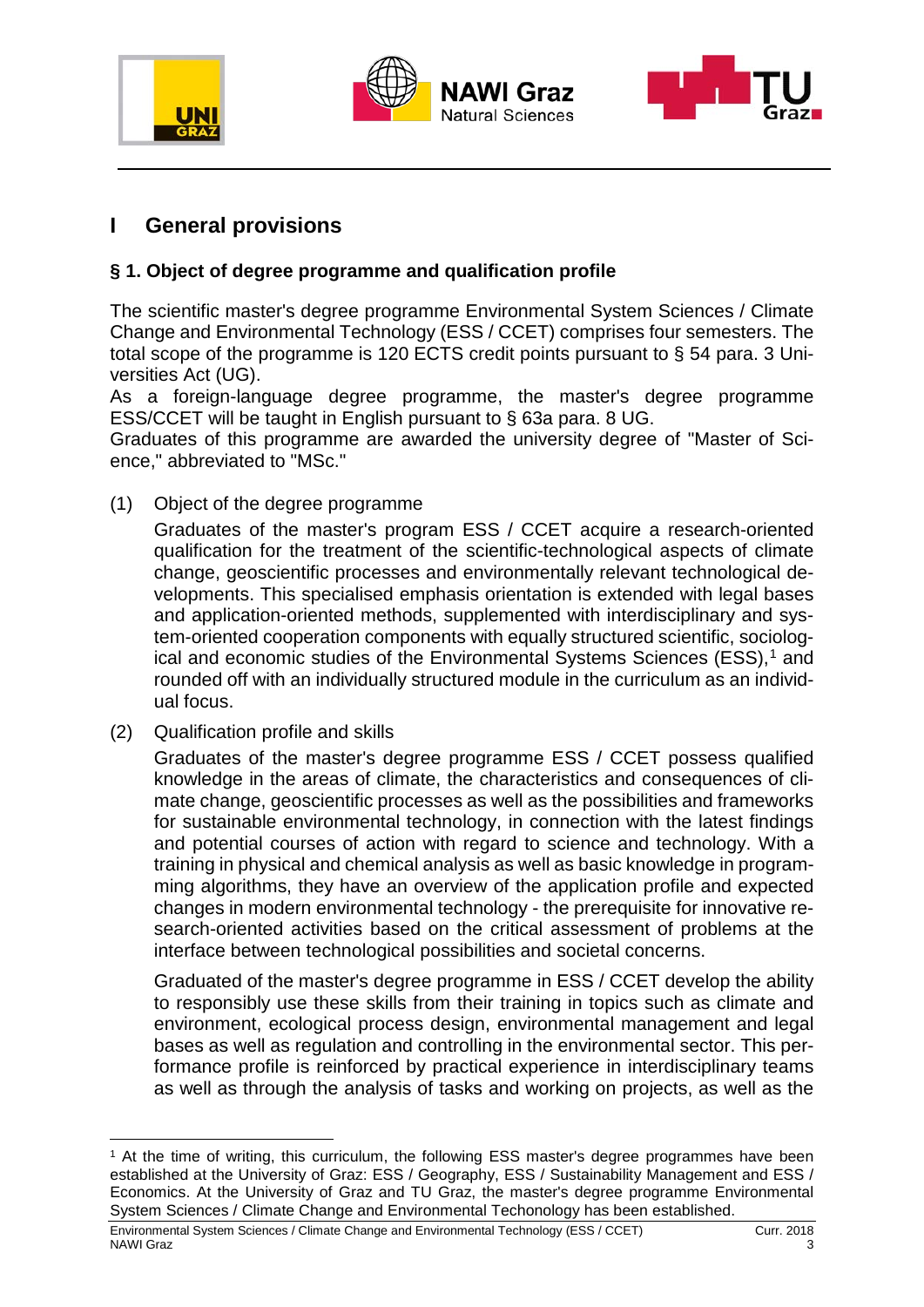





use of system-related methods of abstraction and parameterisation of problem situations and evaluation of results from derived options for processing/action.

Special capability may be expected of graduates of the master's degree programme in ESS / CCET when combining levels of knowledge of various disciplines: competent decisions in the event of complex and confusing problems combined with sound arguments with regard to both the target groups in question as well as employees and prior positions. They can apply these skills to companies and businesses, as well as to the public sector or NGOs, either re-establishing or further developing future-oriented functional areas and strategies for today's challenges.

In managerial positions, graduates of the master's degree programme in ESS / CCET can tackle complex, unpredictable situations independently with adequate sustainability-oriented strategies and measures as well as lead the implementation of strategic decisions.

### (3) Demand for and relevance of the programme for academia and the job market Typical fields for graduates of the master's degree programme in ESS / CCET:

- University-level teaching and research;
- Evaluation and impact assessment of aspects of climate change;
- Development of strategies and measures for climate protection, for climate change adaptation, and for losses and damage in order to tackle climate change and its consequences;
- Policy development and implementation in the public sector and in companies working towards an economy and society almost completely free of greenhouse gas emissions;
- Environmental analysis, environmental monitoring and environmental protection;
- Development of strategies and processes for sustainable energy, waste and residual material utilisation;
- Monitoring and optimisation of resource- and energy-saving technologies;
- Development and implementation of strategies and processes for the sustainable use of materials, including raw materials, and energy;
- Implementation and supervision of REACH-relevant aspects;
- Accompanied by geological / geoscientific projects;
- Consultation and support of environmental protection institutions;
- Development of sustainable products, processes and services;
- Working in environment-related areas of the public sector;
- Environmental management in private companies and NGOs.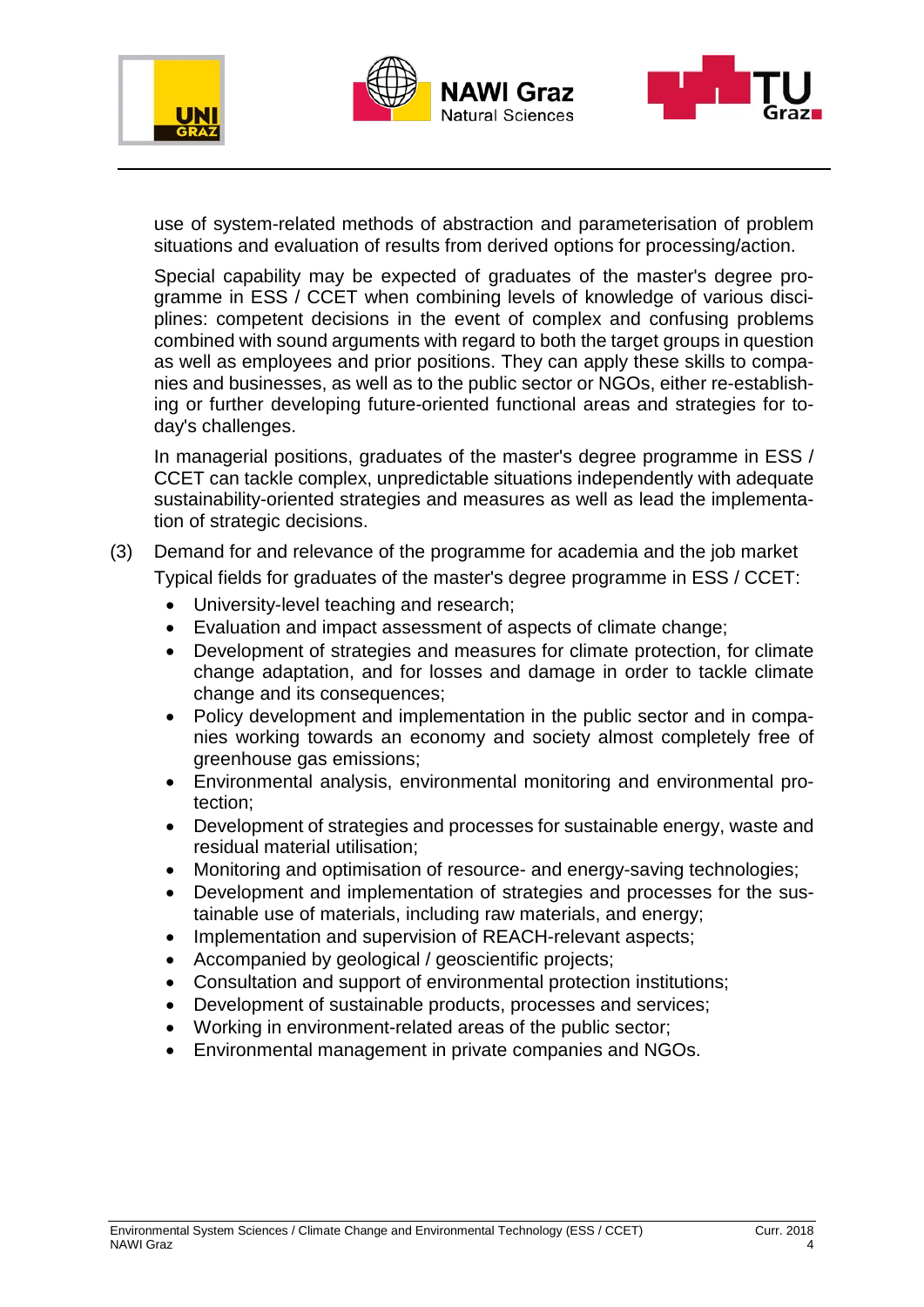





### **II General requirements**

### **§ 2. Admission requirements:**

- (1) (1) Admission to a master's degree programme requires a subject-related bachelor's degree of a university or university of applied sciences or another equivalent degree of a recognised Austrian or foreign post-secondary educational institution (§ 64 para. 3 UG).
- (2) The master's degree programme in ESS / CCET builds on the bachelor's degree programme in Environmental Systems Sciences / Natural Sciences-Technology (USW / NAWI-Tech) offered as part of NAWI Graz. Graduates of these programmes fulfil the admission requirements for the master's degree programme in ESS / CCET. In addition, graduates of bachelor's degree programmes listed in Annex V meet the admission requirement with minor prescriptions with respect to courses of the bachelor's degree programme in Environmental Systems Sciences / Natural Sciences-Technology.
- (3) If the degrees are generally equivalent and only certain supplementary qualifications are required for full equivalence, additional courses and examinations of the bachelor's degree programme in Environmental Systems Sciences / Natural Sciences-Technology with a maximum scope of 30 ECTS credit points may be prescribed in order to obtain full equivalence. Recognition of these additional qualifications to be obtained is permitted up to a maximum workload of 5 ECTS credit points for the free-choice subject pursuant to § 10.
- (4) In order to obtain an overall scope of 300 ECTS credit points for the graduate and postgraduate degree programmes together, students shall not be assigned courses in the master's programme which they have already completed as part of their bachelor's degree and which were part of their qualification for the master's degree programme.

### **§ 3. Allocation of ECTS credit points**

All achievements to be obtained by the students are assigned ECTS credit points. These ECTS credit points are used to determine the relative weight of the workload of the individual academic achievements; the workload of one year must comprise 1500 hours and 60 ECTS credit points are awarded for this workload (corresponding to a workload of 25 hours per ECTS credit point). The workload comprises the self-study part and the semester hours (SSt). One semester hour (SSt) corresponds to 45 minutes per study week of the semester.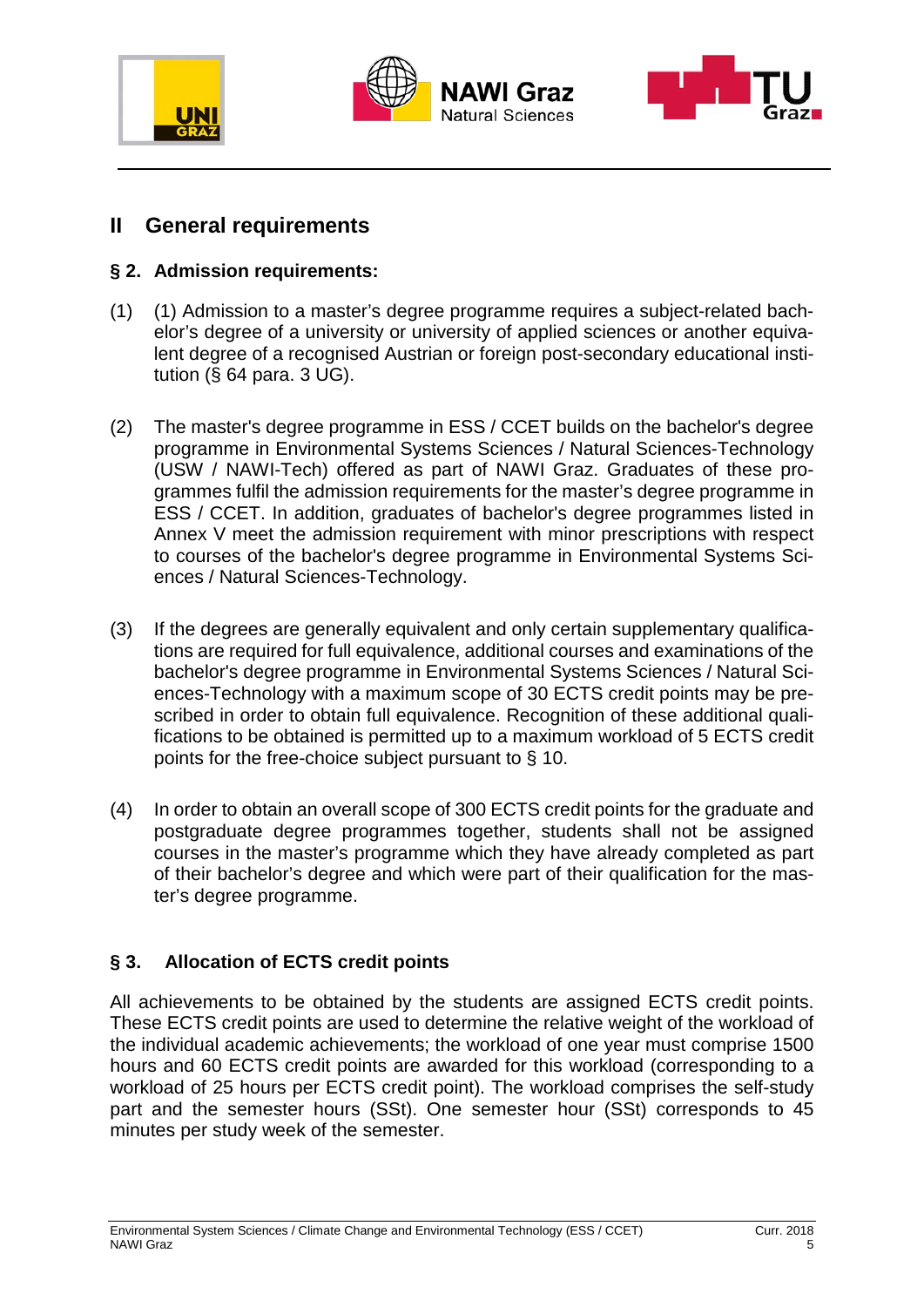





### **§ 4. Organisation of the degree programme**

The master's degree programme in ESS / CCET with a total workload of 120 ECTS credits comprises four semesters and is structured into modules as follows:

| <b>Master Environmental System Sciences / Climate Change and Environmental</b><br><b>Technology (ESS / CCET)</b> |                |  |  |
|------------------------------------------------------------------------------------------------------------------|----------------|--|--|
| <b>Modules</b>                                                                                                   | <b>ECTS</b>    |  |  |
| <b>Obligatory Module A: Interdisciplinary Practice</b>                                                           | 10             |  |  |
| <b>Obligatory Module B: System Sciences</b>                                                                      | 10             |  |  |
| <b>Obligatory Module C: Climate and Environment</b>                                                              | 11             |  |  |
| Obligatory Module D: Applied Clean Technology                                                                    | 8              |  |  |
| <b>Obligatory Module E: Ecological Process Design</b>                                                            | 10             |  |  |
| <b>Obligatory Module F: Environmental Management and Legal Basics</b>                                            | 8              |  |  |
| <b>Obligatory Module G: REACH</b>                                                                                | 5              |  |  |
| Environmentally oriented Elective Subject H acc. §9                                                              | 18             |  |  |
| I Master Seminar and Master Exam                                                                                 | 3              |  |  |
| J Master Thesis                                                                                                  | 30             |  |  |
| K Free Electives acc. §10                                                                                        | $\overline{7}$ |  |  |
| overall                                                                                                          | 120            |  |  |

#### **§ 5. Types of courses**

- (1) Lecture (VO)\*: Lectures serve as an introduction to the methods of the subject and for the teaching of an overview and specialised knowledge of accepted scientific findings in the field, the current state of research and the specific research areas of the subject.
- (2) Lectures with integrated exercises (VU)\*: These lectures comprise the teaching of an overview, specialised knowledge and practical skills. These are courses with continual assessment.
- (3) Exercises (UE)\*: Exercises must correspond to the practical aims of the degree programme and are designed to solve specific tasks. These are courses with continual assessment.
- (4) Laboratory courses (LU)\*: Laboratory courses provide knowledge and practice of experimental techniques and skills. These are courses with continual assessment.
- (5) Classes (KS) [University of Graz only]\*: Classes in which the students work on the course content together with the teaching staff in an experience- and application-oriented way. These classes can also be held outside of the main location of study. These are courses with continual assessment.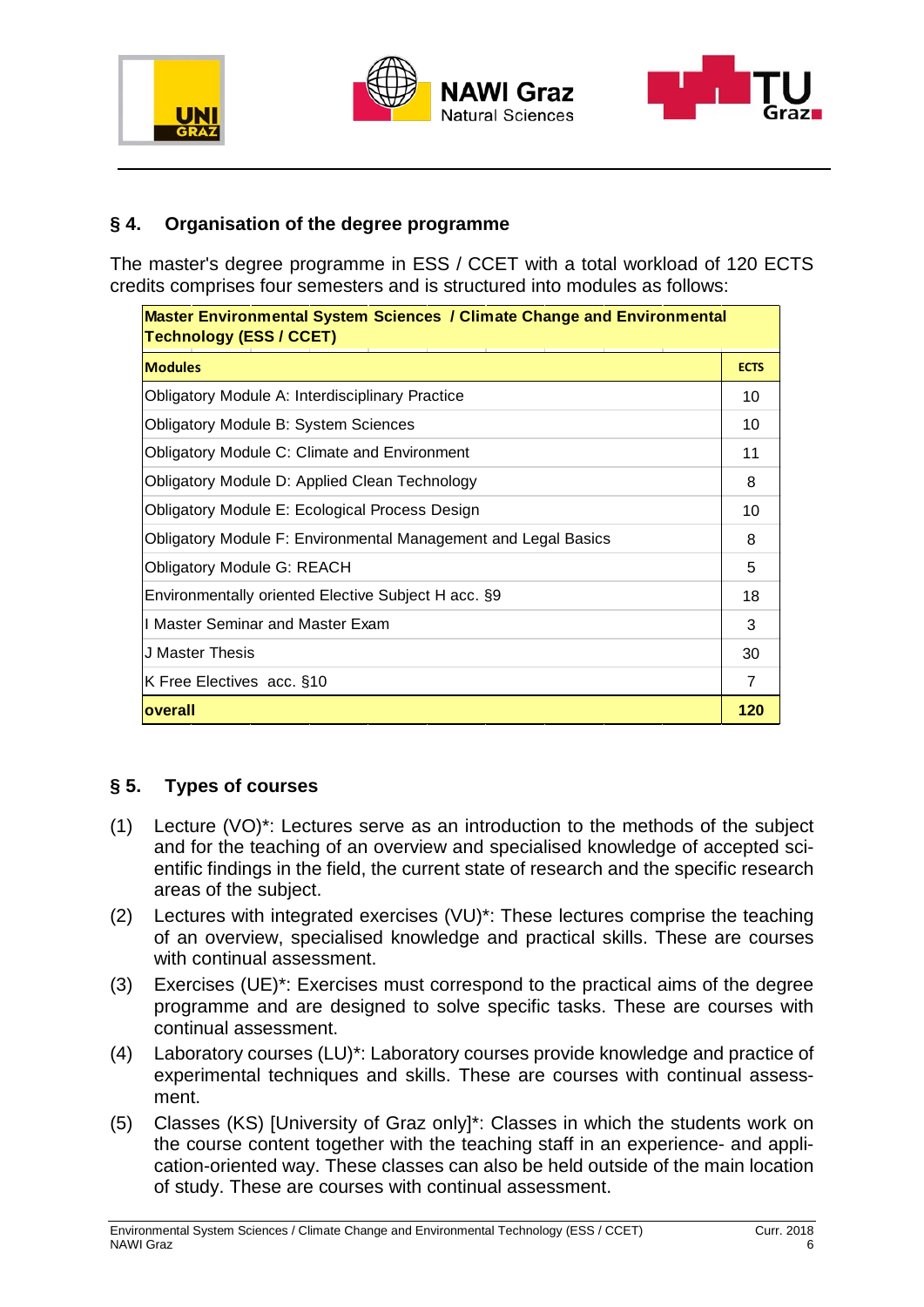





- (6) Seminars (SE)\*: Seminars are designed as independent scientific work and scientific discussion of this work, for which a topic must be elaborated in writing and presented orally. A discussion on this topic must be held. These are courses with continual assessment.
- (7) Working groups (AG) \* [University of Graz only]: Working groups are designed for the joint tackling of concrete research questions, methods and techniques as well as the introduction to scientific collaboration in small groups. Working groups are courses with continual assessment.
- (8) Excursions (EX)\*: Excursions help to exemplify and consolidate the taught content. The course content is presented outside of the university. Excursions require the completion of reports and may also include oral presentations by the students on the course content. Excursion may be carried out both at home and abroad. These are courses with continual assessment.

\* The types of courses stated in the Chapter "Study Law" of the Statute (University of Graz) or Guideline (TU Graz) of the two universities shall apply.

#### **§ 6. Group sizes**

For the follow course types, the maximum number of participants (group size) is as follows:

| Lectures (VO)<br>Lecture component of VU | No limit                    |
|------------------------------------------|-----------------------------|
| Exercise component of VU                 | Uni Graz 25<br>TU Graz: 25  |
| Exercises (UE)                           | Uni Graz: 25<br>TU Graz: 25 |
| Laboratory courses (LU)*:                | D.1, H.3.3: 12              |
| Seminars (SE)*:                          | 15                          |
| Classes (KS)                             | Uni Graz: 15                |
| Working groups (AG)                      | Uni Graz: 20                |
| Excursions (EX)                          | 30                          |

#### **§ 7. Guidelines for the allocation of places on courses**

- (1) If the number of students registered for a course exceeds the number of available places, parallel courses are to be provided. If necessary, these parallel courses may also be provided during the semester break.
- (2) If it is not possible to offer a sufficient number of parallel courses (groups), the students are to be admitted to the course according to the following priority ranking: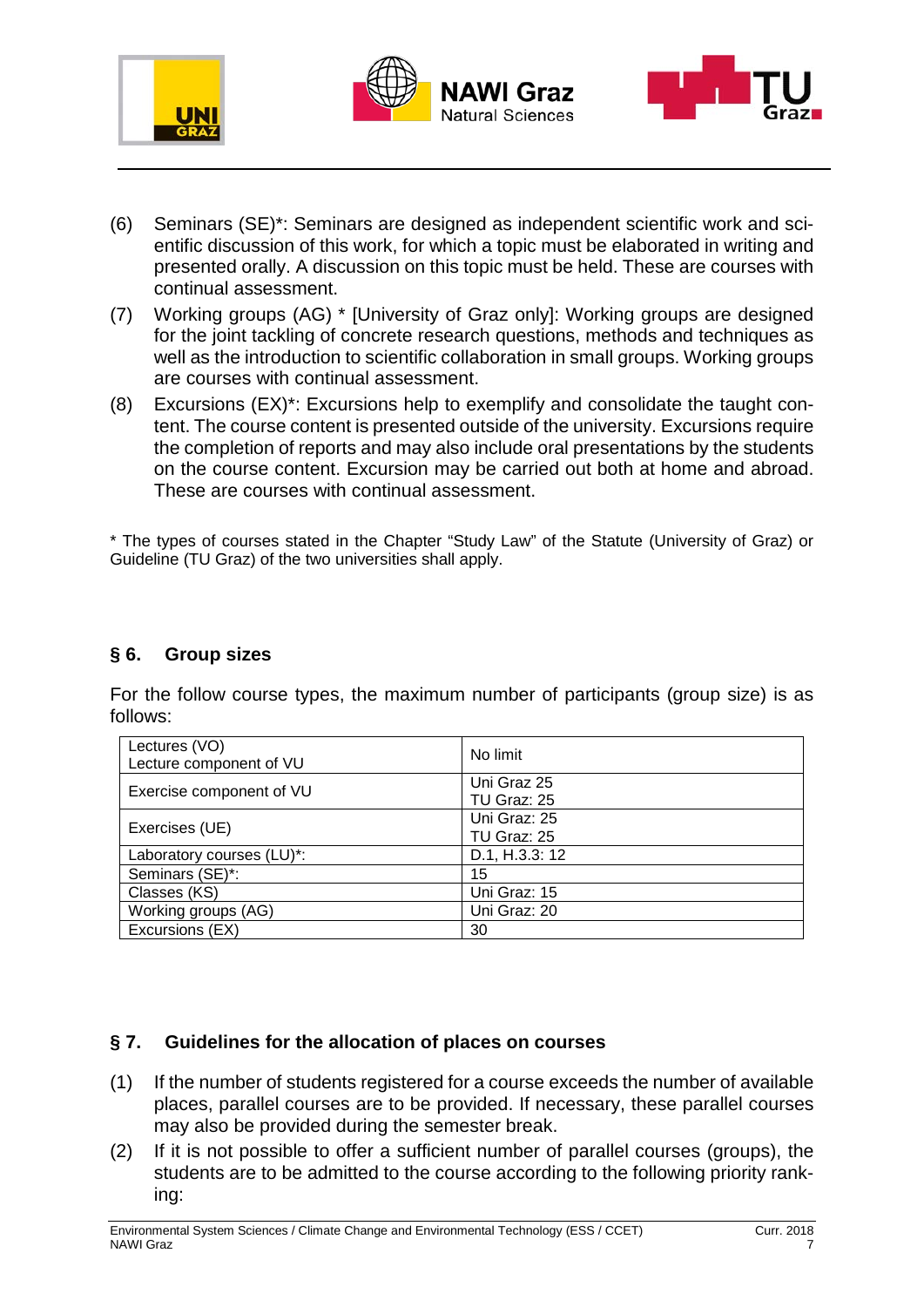





- a. Students who are required to complete the course according to their curriculum.
- b. The sum of the successfully completed courses of the respective study programme (total ECTS credit points).
- c. The date (earlier date takes priority) of the fulfilment of the participation requirement
- d. Students who have already been placed on a waiting list or who must repeat the course are to be given priority on the next course.
- e. The grade of the examination or the average grade of the examinations (weighted on the basis of the ECTS credit points) of the respective course(s) that are specified as the participation requirement.
- f. Students who do not need to complete such courses in order to fulfil their curriculum are only considered based on the number of free places. It is possible to be included on a separate waiting list. The abovementioned provisions shall apply accordingly.
- (3) 10% of the maximjm slots at each course are available for students who take a part of their studies at the universities participating in NAWI Graz in the context of mobility programmes.

### **III Course content and curriculum**

#### **§ 8. Modules, courses and semester allocation**

The individual courses of this master's degree programme and their allocation to the compulsory and elective modules are indicated hereinafter. The competences, methods and skills provided in the modules are described in more detail in Annex I. The semester allocation is a recommendation and ensures that the sequence of courses builds optimally on prior aquired competences and considers workloads not exceeding 60 ECTS credit points within an academic year. Annex II and § 9 list the allocation of courses to the participating universities.

| Master Environmental System Sciences / Climate Change and Environmental Technology (ESS /<br>CCET) |                                              |            |      |             |  |  |                |    |
|----------------------------------------------------------------------------------------------------|----------------------------------------------|------------|------|-------------|--|--|----------------|----|
| <b>Module</b>                                                                                      | course (LV)                                  | <b>SSt</b> | LV-  | <b>ECTS</b> |  |  | Semester, ECTS |    |
|                                                                                                    |                                              |            | type |             |  |  | Ш              | IV |
| <b>Obligatory Module A: Interdisciplinary Practice</b>                                             |                                              |            |      |             |  |  |                |    |
| A.1                                                                                                | IP - Interdisciplinary Practical<br>Training | 6          | AG   | 10          |  |  | 10             |    |
| subtotal                                                                                           |                                              | 6          |      | 10          |  |  | 10             |    |
|                                                                                                    |                                              |            |      |             |  |  |                |    |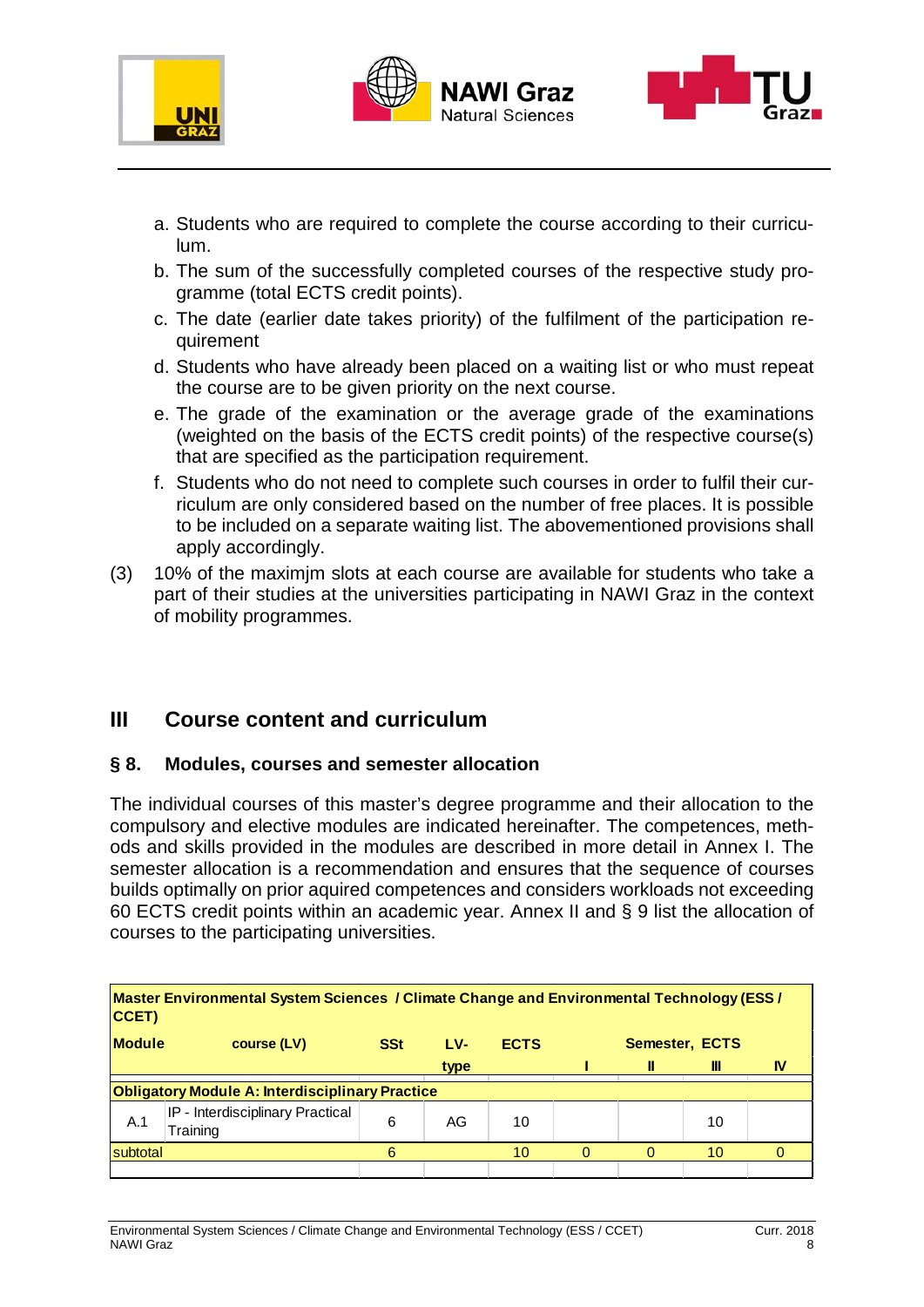





### **Master Environmental System Sciences / Climate Change and Environmental Technology (ESS / CCET)**

| <b>Module</b> | course (LV)                                                            | <b>SSt</b>       | LV-       | <b>ECTS</b>    |                |                | Semester, ECTS |              |
|---------------|------------------------------------------------------------------------|------------------|-----------|----------------|----------------|----------------|----------------|--------------|
|               |                                                                        |                  | type      |                |                | Ш              | Ш              | IV           |
|               |                                                                        |                  |           |                |                |                |                |              |
| B.1           | <b>Obligatory Module B: System Sciences</b><br>Data in System Sciences | $\overline{2}$   | VO        | 3              | 3              |                |                |              |
| B.2           | Systems-Modelling and<br>Systems-Analysis                              | $\overline{2}$   | VO        | 3              |                | 3              |                |              |
|               | B.3 oder B4                                                            |                  |           |                |                |                |                |              |
| <b>B.3</b>    | Data in System Sciences                                                | $\overline{2}$   | <b>SE</b> | 4              |                |                | 4              |              |
| <b>B.4</b>    | Systems-Modelling and<br>Systems-Analysis                              | $\overline{c}$   | <b>SE</b> | 4              |                |                | 4              |              |
| subtotal      |                                                                        | $6\phantom{a}$   |           | 10             | 3              | 3              | $\overline{4}$ | $\mathbf{0}$ |
|               | <b>Obligatory Module C: Climate and Environment</b>                    |                  |           |                |                |                |                |              |
| C.1           | Earth Climate System and<br>Climate Change                             | $\overline{c}$   | VO        | 3              | 3              |                |                |              |
| C.2           | <b>Environmental Analytics</b>                                         | 1.33             | VO        | 2              | $\overline{2}$ |                |                |              |
| C.3           | Environmental Physics &<br>Energy                                      | $\overline{2}$   | VO        | $\overline{2}$ | $\overline{2}$ |                |                |              |
| C.4           | <b>Environmental Records from</b><br>Modern to Past                    | 1.33             | VO        | $\overline{2}$ | $\overline{2}$ |                |                |              |
| C.5           | <b>Raw Material Sciences</b>                                           | 1.33             | VO        | $\overline{2}$ | $\overline{2}$ |                |                |              |
| subtotal      |                                                                        | 8                |           | 11             | 11             | $\mathbf 0$    | $\mathbf 0$    | 0            |
|               | <b>Obligatory Module D: Applied Clean Technology</b>                   |                  |           |                |                |                |                |              |
| D.1           | Lab course on Clean<br>Technology                                      | 6                | LU        | 6              |                | 6              |                |              |
| D.2           | Workshop / Seminar to Lab<br>course on Clean Technology                | 1                | <b>SE</b> | 1              |                | 1              |                |              |
| D.3           | <b>Field Trip Clean Technology</b>                                     | $\mathbf{1}$     | EX        | 1              |                | 1              |                |              |
| subtotal      |                                                                        | 8                |           | 8              | $\mathbf 0$    | 8              | $\mathbf 0$    | $\mathbf 0$  |
|               | <b>Obligatory Module E: Ecological Process Design</b>                  |                  |           |                |                |                |                |              |
| E.1           | <b>Ecological Process</b><br>Evaluation                                | $\boldsymbol{2}$ | VO        | 3              | 3              |                |                |              |
| E.2           | <b>Sustainable Process</b><br>Technology                               | $\overline{2}$   | VO        | 3              | 3              |                |                |              |
| E.3           | <b>Introduction into Process</b><br>Simulation and Process<br>Design   | $\mathbf{1}$     | VO        | $\overline{2}$ |                | $\overline{2}$ |                |              |
| E.4           | Introduction into Process<br><b>Simulation and Process</b><br>Design   | $\overline{2}$   | UE        | $\overline{2}$ |                | $\overline{c}$ |                |              |
| subtotal      |                                                                        | $\overline{7}$   |           | 10             | 6              | 4              | $\mathbf{0}$   | $\mathbf{0}$ |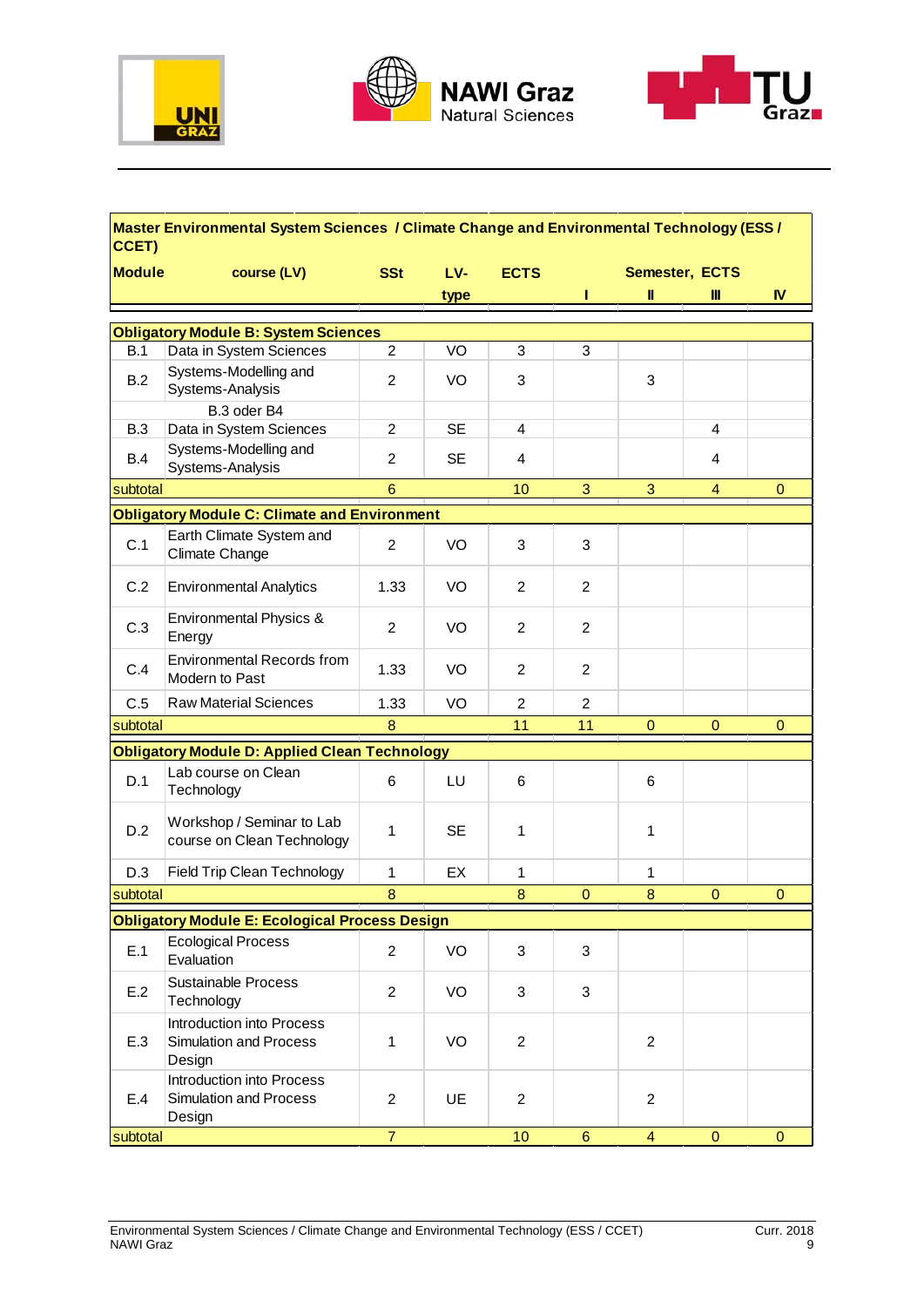





#### **SSt LV- ECTS type I II III IV Module course (LV) SSt LV- ECTS Semester, ECTS Master Environmental System Sciences / Climate Change and Environmental Technology (ESS / CCET)** F.1 Environmental Management | 2 | VO | 3 | 3 F.2 Environmental Legislation | 1.33 | VO | 2 | 2 F.3 Plant and Process Approval | 2 | VO | 3 | 3 5.33 8 3 5 0 0 G.1 **Prestriction of CHemical** 2 VO 3 3 G.2 Workshop / Seminar REACH | 2 | SE | 2 | 2 4 5 0 5 0 0 H.1 Climate and Climate Change | The Climate and Climate Change | The Climate and H.2 Hydro- and Lithosphere 18 H.3 Technology 18 H.4 | Individually composed Module | The Manus | The 18 18 4 4 7 3 I.1 2 SE 2 2 Master Seminar l.2 Master Exam and the set of the set of the set of the set of the set of the set of the set of the set of th 2 3 0 0 0 3 30 0 0 8 22 7 3 1 1 2 **120 30 30 30 30** Environmental Cycles in Environmental and Energy one of the modules H.1 - H.4 must be selected **Obligatory Module F: Environmental Management and Legal Basics** subtotal **Obligatory Module G: REACH** REACH - Registration, Evaluation, Authorisation and substances **overall I Master Seminar and Master Exam** subtotal **J Master Thesis K Free Electives acc. §10** subtotal **Environmentally oriented Elective Subject H acc. §9** subtotal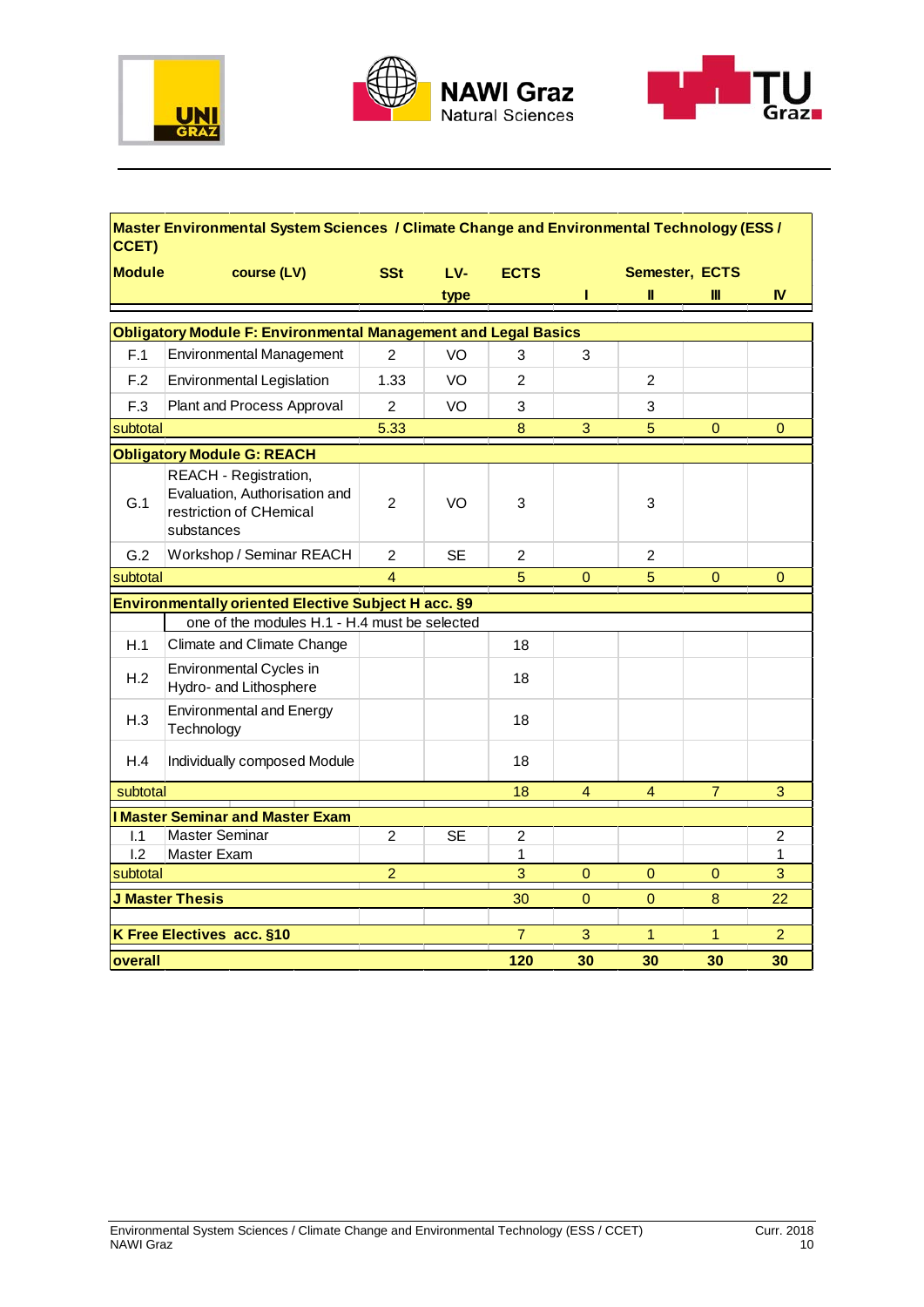





### **§ 9. Elective modules: Catalogues of courses**

For the elective module 'H.1 Climate and Climate Change', courses with a total workload of 18 ECTS credit points must be completed from the following catalogue of courses.

|        | <b>Elective Module H.1 Climate and Climate Change</b>                        |                |           |             |   |                                            |           |    |
|--------|------------------------------------------------------------------------------|----------------|-----------|-------------|---|--------------------------------------------|-----------|----|
|        | 18 ECTS credit points must be selected from the course list [(*) compulsory] |                |           |             |   |                                            |           |    |
|        |                                                                              | <b>SSt</b>     | LV type   | <b>ECTS</b> |   | Uni Graz <sup>1</sup> TU Graz <sup>1</sup> | <b>WS</b> | SS |
| H.1.1  | (*) Atmospheric Dynamics                                                     | 2              | VO        | 3           | X |                                            |           | X  |
| H.1.2  | (*) Climate Dynamics                                                         | 2              | VO.       | 3           | X |                                            |           | X  |
| H.1.3  | (*) Paleoclimatology                                                         | 2              | VO.       | 3           | X |                                            | X         |    |
| H.1.4  | <b>Climate Modelling</b>                                                     | 2              | VO.       | 3           | X |                                            | X         |    |
| H.1.5  | Climate and Environmental<br>Change - Current Research<br>Topics             | $\overline{2}$ | <b>SE</b> | 3           | X |                                            |           | X  |
| H.1.6  | Selected Topics in Climate<br>Science                                        | 2              | VO        | 3           | X |                                            | X         |    |
| H.1.7  | Selected Topics in<br>Atmospheric and Climate<br>Physics                     | 2              | <b>SE</b> | 3           | X |                                            |           | X  |
| H.1.8  | Applications in Environmental<br>Economics                                   | $\overline{2}$ | VU        | 6           | X |                                            |           | X  |
| H.1.9  | <b>Climate Economics and</b><br><b>Climate Justice</b>                       | 2              | VU        | 3           | X |                                            |           | X  |
| H.1.10 | Special Topics in ESS /<br>CCET - Climate and Climate<br>Change              | each 1         |           | eq. 1.5     | X | $\mathsf{x}$                               | X         | X  |
|        | 18 ECTS credit points must be selected                                       |                |           |             |   |                                            |           |    |

1 : Allocation of the course to the participating universities. Both universities are indicated if the course is offered by both universities jointly, in parallel or alternately.

Courses entitled "H.1.10 Special Topics in ESS / CCET" are assigned to the elective module H.1 Climate and Climate Change, for which one semester hour generally corresponds to 1.5 ETCS credit points.

These courses are offered with descriptive subtitles for 1 or more semester hours for VO, SE or UE courses.

Courses with different subtitles shall be classified as different courses.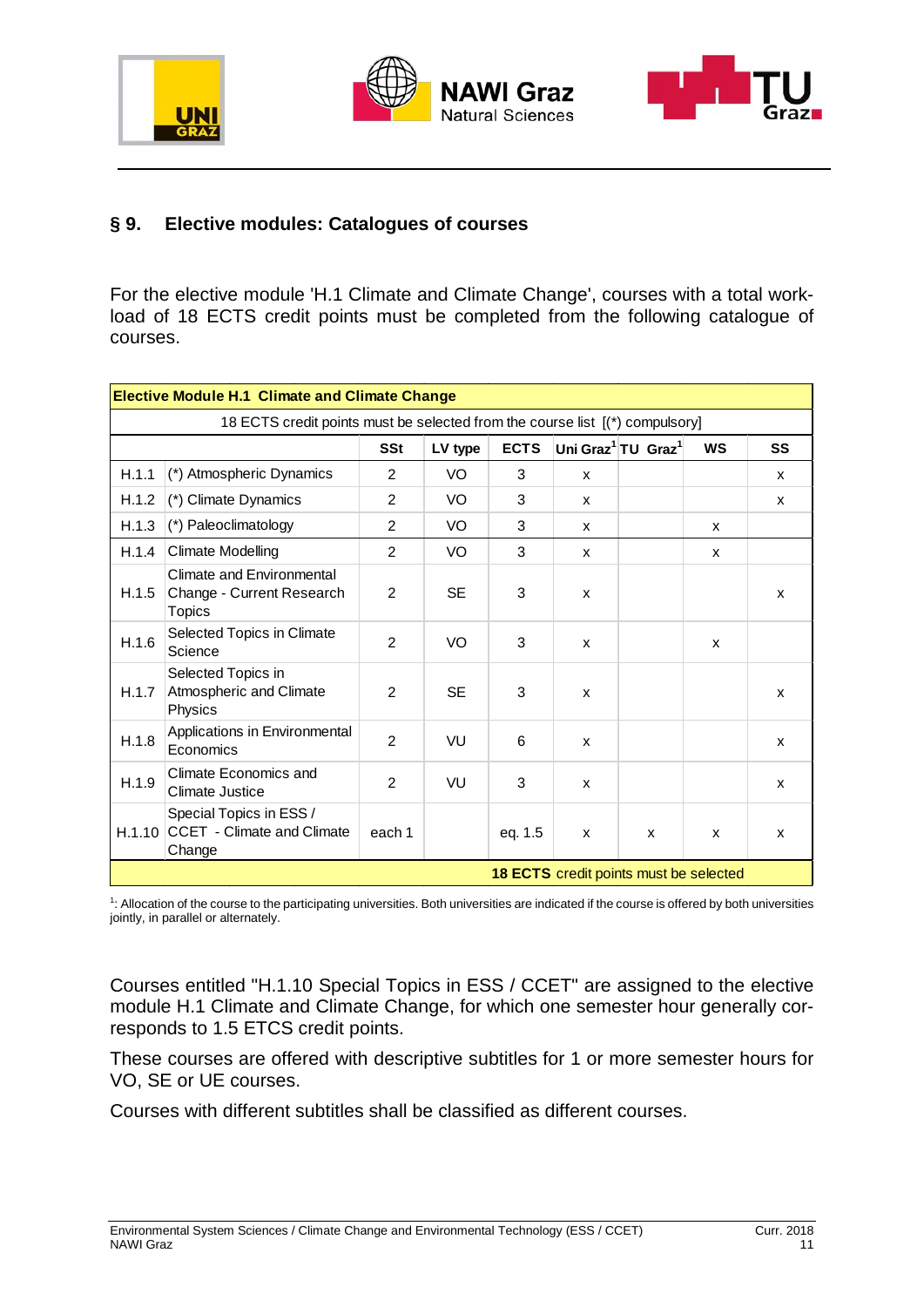





For the elective module 'H.2 Environmental Cycles in Hydro- and Lithosphere', courses with a total workload of 18 ECTS credit points must be completed from the following catalogue of courses.

|        | <b>Elective Module H.2 Environmental Cycles in Hydro- and Lithosphere</b>                 |                |           |                |   |                                            |           |              |
|--------|-------------------------------------------------------------------------------------------|----------------|-----------|----------------|---|--------------------------------------------|-----------|--------------|
|        | 18 ECTS credit points must be selected from the course list [(*) compulsory]              |                |           |                |   |                                            |           |              |
|        |                                                                                           | <b>SSt</b>     | LV type   | <b>ECTS</b>    |   | Uni Graz <sup>1</sup> TU Graz <sup>1</sup> | <b>WS</b> | SS           |
| H.2.1  | (*) Geodynamics of the<br>Lithosphere                                                     | 2              | VO        | 3              | x |                                            | X         |              |
| H.2.2  | (*) Mineralogy and Aqueous<br>Geochemistry                                                | $\overline{2}$ | VO.       | 3              |   | X                                          | X         |              |
| H.2.3  | (*) Clay Mineralogy                                                                       | 1.33           | VO        | $\overline{2}$ |   | X                                          | X         |              |
| H.2.4  | (*) Biosphere's Role in Earth<br>Systems                                                  | $\overline{2}$ | VO        | 3              | X |                                            | X         |              |
| H.2.5  | Geothermal Energy                                                                         | 1.33           | VO        | $\overline{2}$ |   | X                                          |           | X            |
| H.2.6  | Environmental Isotope<br>Proxies                                                          | 1.50           | VU        | $\overline{2}$ |   | X                                          | X         |              |
| H.2.7  | <b>Tectonics</b>                                                                          | $\overline{2}$ | VO        | 3              | X |                                            | X         |              |
| H.2.8  | Subsurface Flow and<br><b>Transport Processes</b>                                         | 2              | VU        | 3              | X |                                            | X         |              |
| H.2.9  | Hydrogeochemical Modelling                                                                | $\overline{2}$ | UE        | $\overline{2}$ |   | X                                          |           | X            |
| H.2.10 | <b>Groundwater Modelling</b>                                                              | 2              | <b>KS</b> | $\overline{2}$ | X |                                            |           | $\mathsf{x}$ |
| H.2.11 | Aqueous Geochemistry -<br><b>Practical Field Course</b>                                   | $\overline{2}$ | EX        | $\overline{2}$ |   | X                                          |           | X            |
| H.2.12 | <b>Industrial Minerals</b>                                                                | 2              | EX        | $\overline{2}$ |   | X                                          |           | X            |
|        | Special Topics in ESS /<br>H.2.13 CCET- Environmental Cycles<br>in Hydro- and Lithosphere | each 1         |           | eq. 1.5        | X | X                                          | X         | X            |
|        |                                                                                           |                |           |                |   | 18 ECTS credit points must be selected     |           |              |

1 : Allocation of the course to the participating universities. Both universities are indicated if the course is offered by both universities jointly, in parallel or alternately.

Courses entitled "H.1.10 Special Topics in ESS / CCET" are assigned to the elective module H.2 Environmental Cycles in Hydro- and Lithosphere, for which one semester hour generally corresponds to 1.5 ETCS credit points.

These courses are offered with descriptive subtitles for 1 or more semester hours for VO, SE or UE courses.

Courses with different subtitles shall be classified as different courses.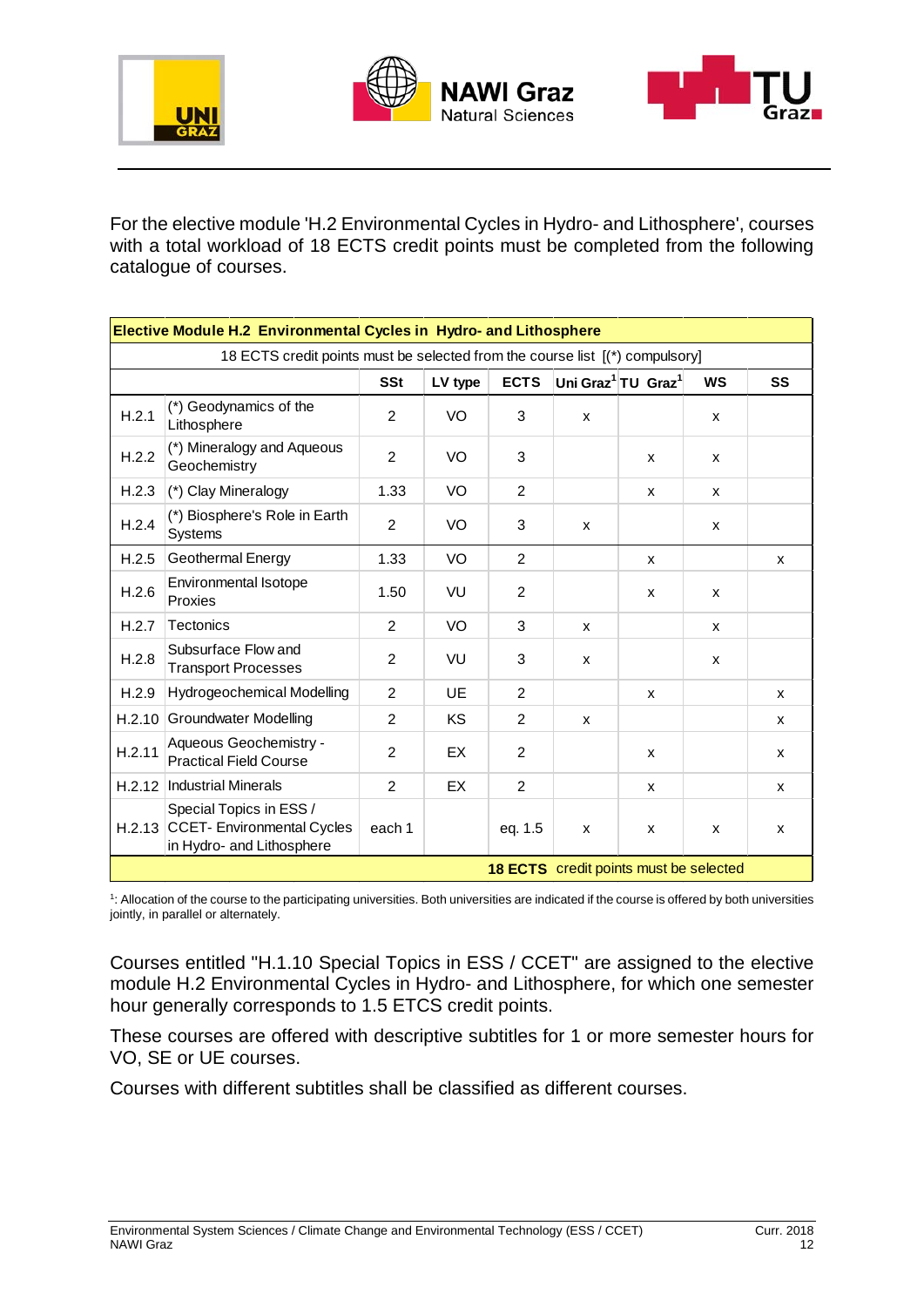





For the elective module 'H.3 Environmental and Energy Technology', courses with a total workload of 18 ECTS credit points must be completed from the following catalogue of courses.

|       | <b>Elective Module H.3 Environmental and Energy Technology</b>                                             |                |         |                |                                        |                                            |                    |    |
|-------|------------------------------------------------------------------------------------------------------------|----------------|---------|----------------|----------------------------------------|--------------------------------------------|--------------------|----|
|       | 18 ECTS credit points must be selected from the course list [(*) compulsory]                               |                |         |                |                                        |                                            |                    |    |
|       |                                                                                                            | <b>SSt</b>     | LV type | <b>ECTS</b>    |                                        | Uni Graz <sup>1</sup> TU Graz <sup>1</sup> | <b>WS</b>          | SS |
| H.3.1 | (*) Environmental<br>Technologies                                                                          | 3              | VO      | 4              |                                        | x                                          | X                  |    |
| H.3.2 | (*) Energy Storage and<br>Conversion                                                                       | 1.33           | VO      | $\overline{2}$ |                                        | X                                          |                    | X  |
| H.3.3 | Project Laboratory<br>(MAS.190_x, CHE.600<br>(RenRes), CHE.601<br>(MacroMol), CHE.603<br>(InorgMatElChem)) | 8              | LU      | 6              | X                                      | X                                          | X                  | X  |
| H.3.4 | <b>Functional Materials I</b>                                                                              | 2              | VO      | 3              |                                        | X                                          |                    | X  |
| H.3.5 | Renewable Resources:<br>Chemistry and Technology I                                                         | 1.33           | VO      | 2              | X                                      | $\pmb{\times}$                             |                    | X  |
| H.3.6 | Introduction to Material<br>Science                                                                        | $\overline{2}$ | VO      | 3              |                                        | X                                          | $\mathsf{x}$       |    |
| H.3.7 | Batteries and<br>Supercapacitors                                                                           | 3              | VO      | 4              |                                        | X                                          |                    | X  |
| H.3.8 | <b>Ecological Process</b><br>Evaluation                                                                    | 2              | VU      | 3              |                                        | $\pmb{\times}$                             | $\pmb{\mathsf{x}}$ |    |
| H.3.9 | Fuel Cells and Energy Storage                                                                              | 2              | VO      | 3              |                                        | x                                          |                    | X  |
|       | H.3.10 Energy Systems Analysis                                                                             | 2              | VO      | 3              |                                        | X                                          |                    | X  |
|       | Special Topics in ESS /<br>H.3.11 CCET - Environmental and<br><b>Energy Technolgy</b>                      | each 1         |         | eq. 1.5        | X                                      | X                                          | X                  | X  |
|       |                                                                                                            |                |         |                | 18 ECTS credit points must be selected |                                            |                    |    |

1 : Allocation of the course to the participating universities. Both universities are indicated if the course is offered by both universities jointly, in parallel or alternately.

Courses entitled "H.1.10 Special Topics in ESS / CCET" are assigned to the elective module H.3 Environmental and Energy Technology, for which one semester hour generally corresponds to 1.5 ETCS credit points.

These courses are offered with descriptive subtitles for 1 or more semester hours for VO, SE or UE courses.

Courses with different subtitles shall be classified as different courses.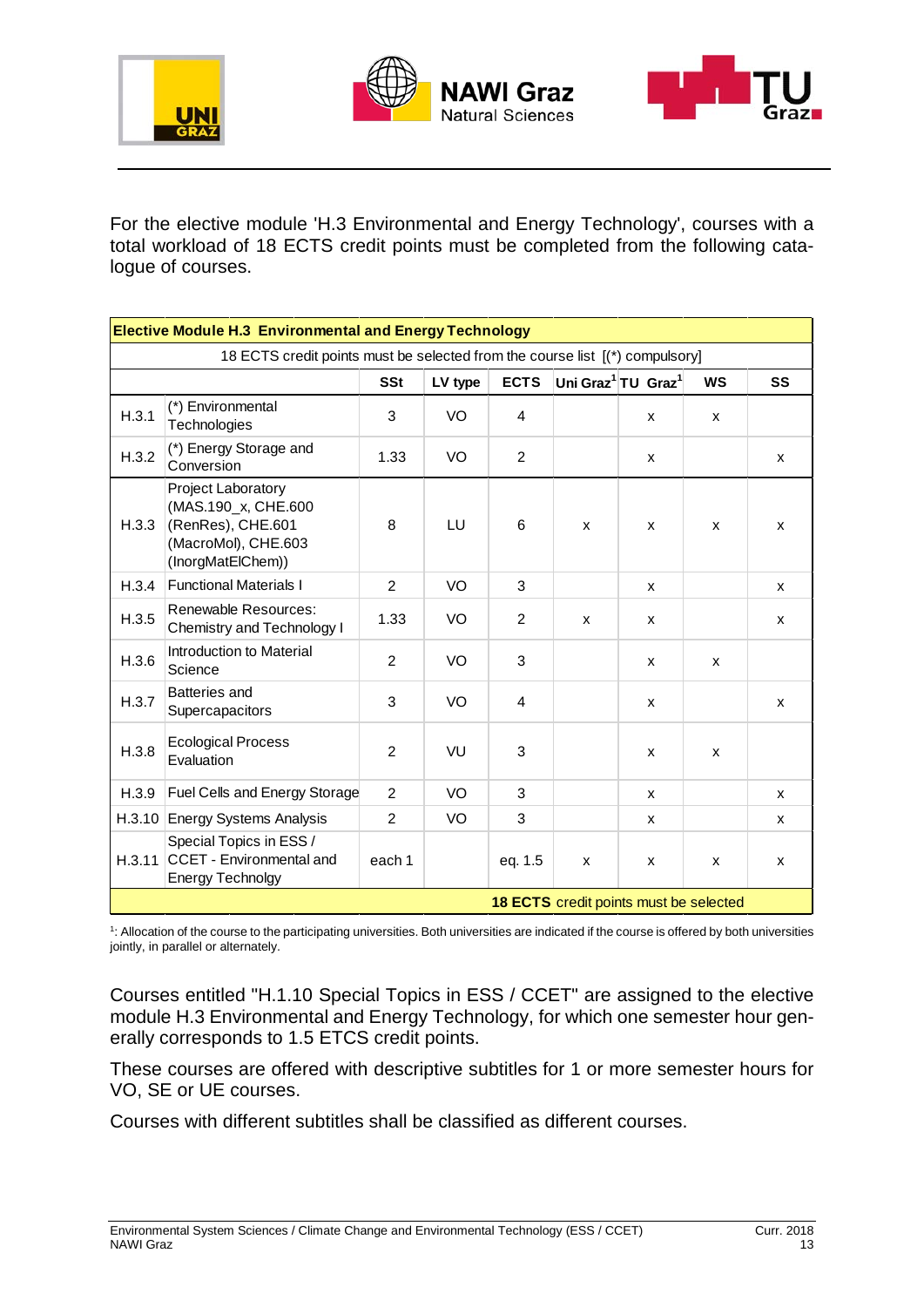





#### **Elective Module H.4 Individually composed module**

For the choice module 'H.4 Individually composed module', a list of courses with a workload of 18 ECTS credit points are to be composed and completed individually according to the following criteria:

- a) The elective subject comprises a subject related to environmentally relevant aspects.
- b) This environmentally relevant subject will be completed by master-level courses which provide a deep-going insight to the selected topic.
- c) These courses may be completed at any recognised post-secondary level domestic or foreign institution (typically an university).
- d) The environmentally relevant subject comes with a clear title which will be listed as the module header in the master's degree certificate, a list of coures covering a minimum of 18 ECTS or equivalent credits, and a conclusive declaration of aquired competences.
- e) Admission / acceptance of an 'Individually composed module' must be applied in advance at the authority in charge fro the Study Programme.

#### **§ 10. Free-choice subject**

- (1) The courses to be completed as part of the free-choice subject in the master's degree programme in ESS / CCET are designed to provide individual emphasis and further development of the students. They can be freely selected from the courses offered by any recognised Austrian or foreign universities, as well as any Austrian universities of applied sciences and university colleges for education. Annex III contains recommendations for free-choice courses.
- (2) If no ECTS credit points are assigned to a free-choice course, one ECTS credit point is awarded for every semester hour (SSgt.) of this course. If such courses are lecture-type courses (VO), they are assigned 1.5 ECTS credit points for each semester hour.
- (3) Students also have the possibility of completing a vocational internship or short study periods abroad as part of the free-choice subject pursuant to § 13.

#### **§ 11. Master's thesis**

- (1) The master's thesis is proof of the student's capability to perform scientific research independently and with academic grounding as far as content and methodology are concerned. The scope of work of the master's thesis must be chosen in such as way as to enable students to finish their thesis within a period of six months.
- (2) The topic of the master's thesis must be taken from one of the compulsory or elective modules. The authority in charge for the Study Programme shall decide on exceptions.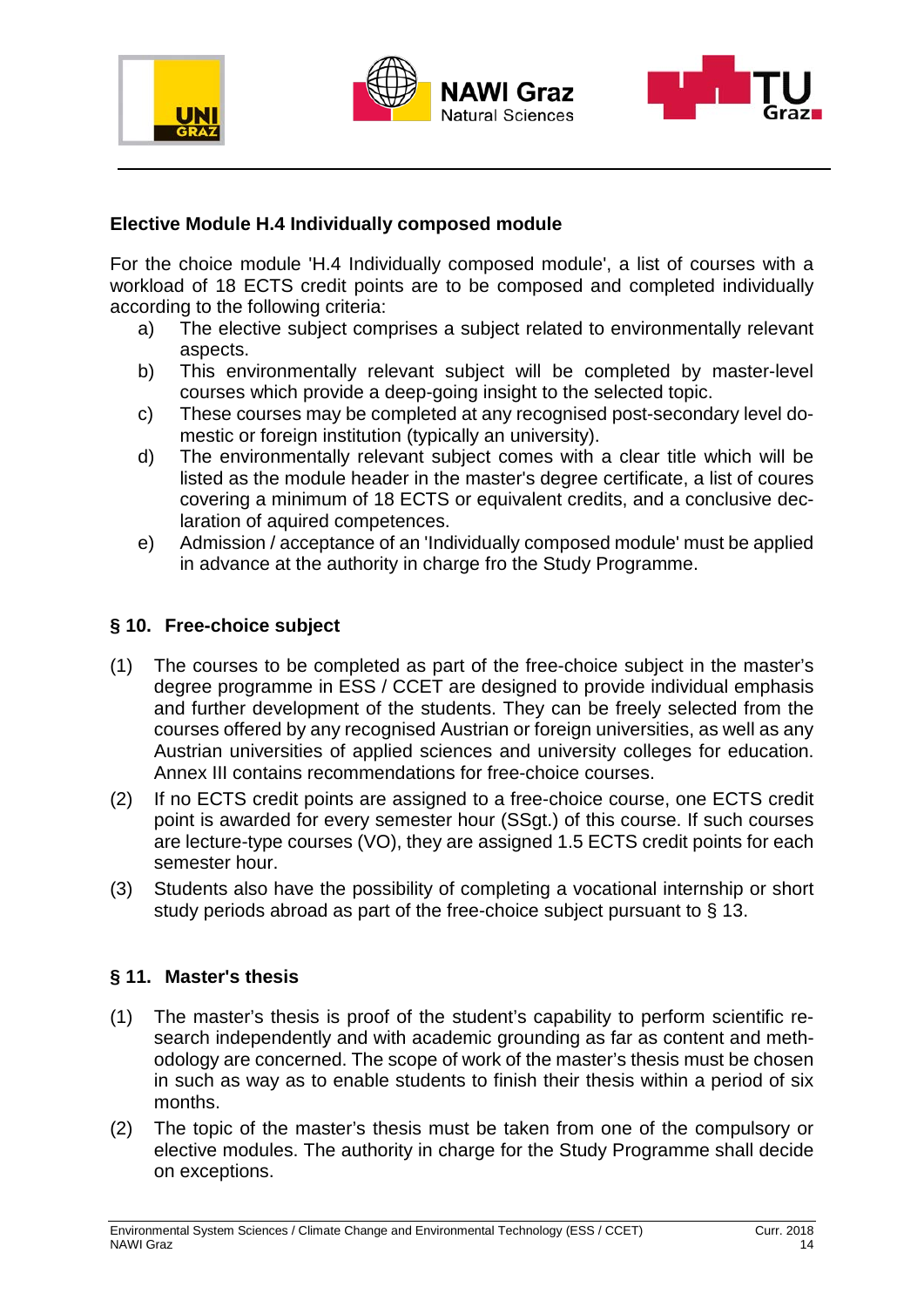





- (3) Before a student starts work on their master's thesis, it must be registered via the responsible dean's office with the involvement of the authority in charge for the Study Programme. The topic, the area of expertise of the topic and the supervisor as well as the institute must be stated.
- (4) 30 ECTS credit points are awarded for the master's thesis.
- (5) The master's thesis is to be submitted for evaluation in printed and in electronic form.

#### **§ 12. Registration requirements for courses/examinations**

Requirements listed below are highly recommended to be completed to meet the level of listed Courses (LV).

| Course (LV)                                        | <b>Requirements</b>                                                                                                                                                                                                          |
|----------------------------------------------------|------------------------------------------------------------------------------------------------------------------------------------------------------------------------------------------------------------------------------|
| B.3 Data in System Sciences (SE)                   | Prior completed lectures (VO) 'B.1 Data in System Sciences'<br>and 'B.2 Systems-Modelling and Systems-Analysis' are<br>highly recommended.                                                                                   |
| B.4 Systems-Modelling and Systems-Analysis<br>(SE) | Prior completed lectures (VO) 'B.1 Data in System Sciences'<br>and 'B.2 Systems-Modelling and Systems-Analysis' are<br>highly recommended.                                                                                   |
| H.3.3 Project Laboratory (LU)                      | Prior completed Laboratory course (LU) 'D.1 Lab course on<br>Clean Technology' and the prallel seminar (SE) to the<br>Laboratory course 'D.2 Workshop / Seminar to Lab course<br>on Clean Technology' is highly recommended. |
|                                                    |                                                                                                                                                                                                                              |

Admission to the master's degree examination before a committee requires proof of the positive assessment of all examination results according to §§ 8 to 9 above as well as proof of the positive assessment of the master's thesis.

### **§ 13 Study periods abroad and internship**

(1) Recommended studies abroad

Students are encouraged to complete parts of their programme abroad. Modules and courses completed during studies abroad are subject of recognition to be argued with respect to equivalences in applications to the authority in charge for the Study Programme. Students are referred to § 78 para. 5 UG (prenotification) for the recognition of examinations during studies abroad

Additionally, short study period or officially announced summer or winter schools may be argued in applications to the authority in charge for the Study Programme for recognition for free-choice subject ECTS.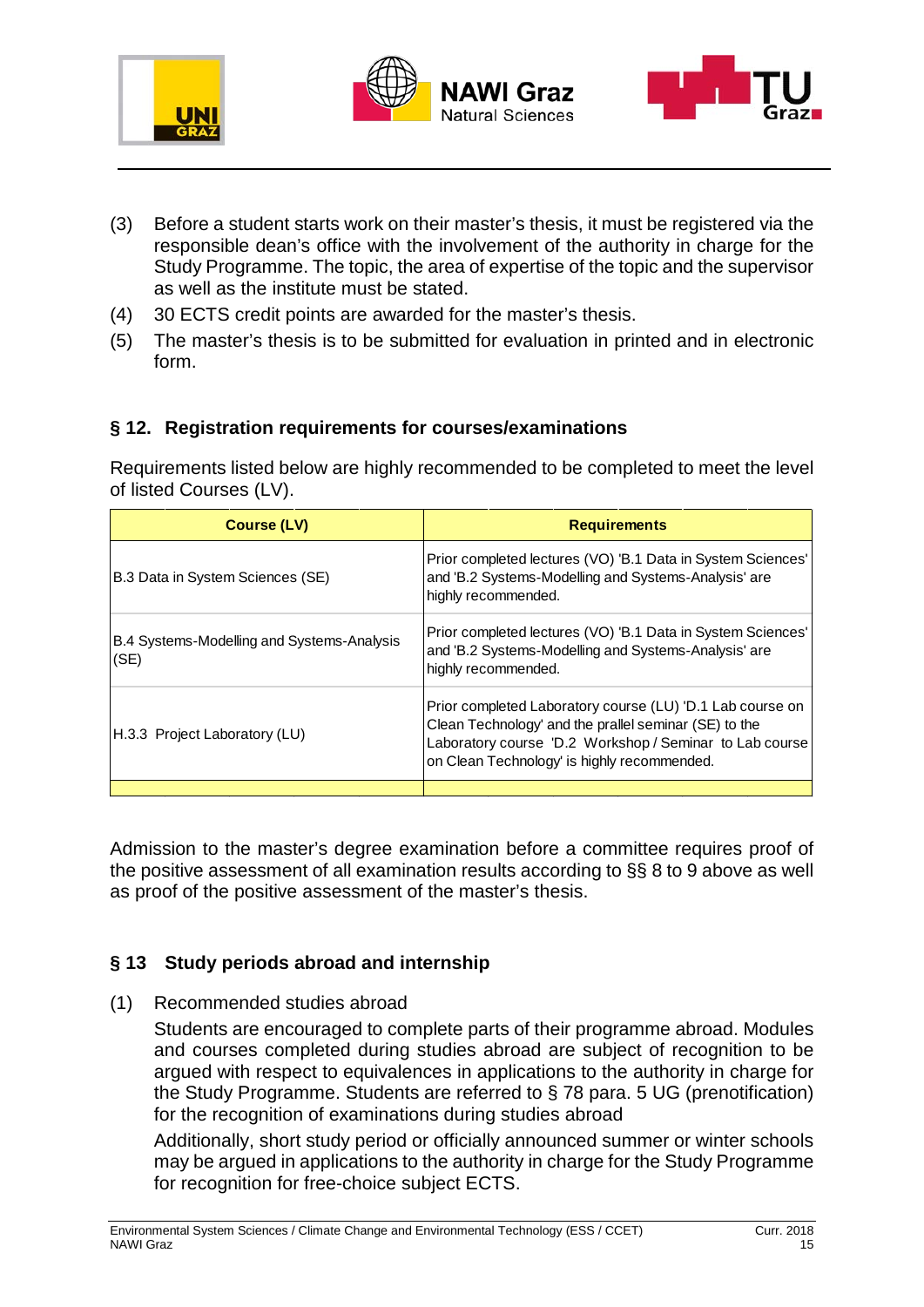





(2) Internship

Students are encouraged to complete a vocational internship as part of the freechoice subject. In this context, every working week in full-time employment shall correspond to 1.5 ECTS credit points. Active participation in a scientific event is accepted as an internship.In gneral, internships are supposed as meaningful additions to the degree progamme. Internships are to be applied and argued for recognition at the authority in charge for the Study Programme.

## **IV Examination regulations and degree certificate**

### **§ 14. Examination regulations**

Courses are evaluated individually.

- (1) Examinations for courses held as lectures (VO) cover the complete content of the course. Examinations are held exclusively orally, exclusively in writing, or in writing and orally as a combination.
- (2) For courses held as lectures with integrated exercises (VU), exercises (UE), laboratory courses (LU), working groups (AG), seminars (SE), classes (KS) and excursions (EX), a student's performance is assessed continually on the basis of that student's contributions and/or through accompanying tests. The assessment must always consist of at least two examinations.
- (3) Examinations with positive results are to be assessed as "very good" (1), "good" (2), "satisfactory" (3) or "sufficient" (4); those with negative results are to be assessed as "insufficient" (5).
- (4) If a module includes separate examinations for the relevant courses, the overall module grade is to be determined by:
	- a. multiplying the grade of each examination result in connection with the module with the ECTS credit points of the corresponding course;
	- b. adding the values calculated according to lit. a.;
	- c. dividing the result of the addition by the sum of the ECTS credit points of the courses, and
	- d. rounding the result of the division to a whole-numbered grade if required. The grade must be rounded up if the decimal place exceeds 0.5. Otherwise, the grade must be rounded down.
	- e. A positive module grade can only be awarded if every individual examination result is positively assessed.
	- f. Courses which are assessed exclusively by successful/unsuccessful participation shall not be included in this calculation according to lit. a. to d.
- (5) The master's degree examination before a committee consists of:
	- the presentation of the master's thesis (maximum duration 20 minutes);
	- the defence of the master's thesis (oral examination);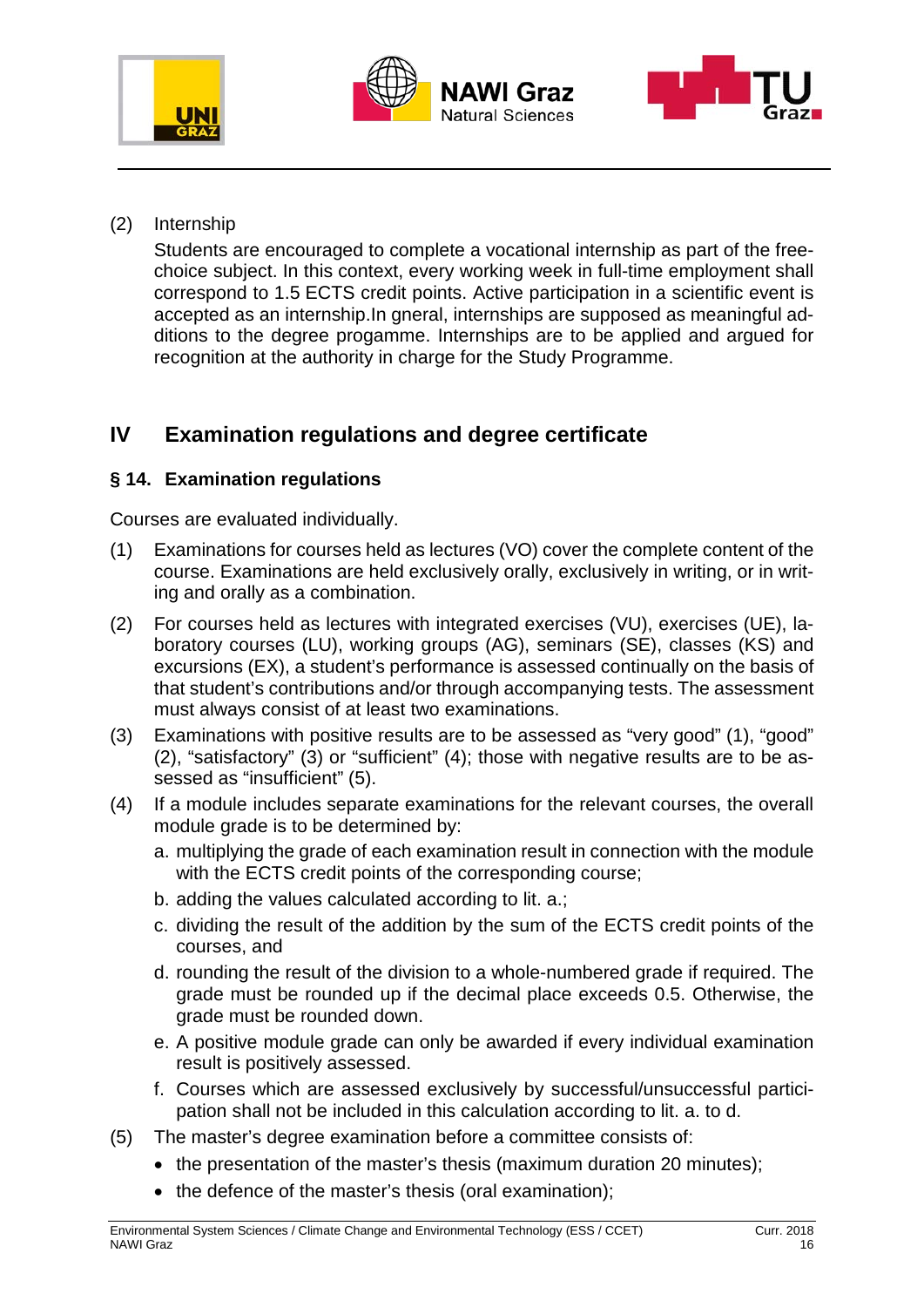





• an oral examination covering topics from the module to which the master's thesis is assigned, as well as topics from one other module pursuant to § 8. The topics are determined by the authority in charge for the Study Programme of

the university to which the student is admitted on a proposal by the candidate. The total duration of the master's degree examination before a committee is generally 60 minutes and must not exceed 75 minutes.

(6) The master's examination senate consists of the supervisor of the master's thesis and two further members nominated by the authority in charge for the Study Programme after hearing the candidate's suggestion. The senate is chaired by a member of the examination senate who is not the supervisor of the master's thesis.

(7) The grade of the examination before a committee is determined by the examination senate.

- (8) In order to assist students in completing their degrees in a timely manner, courses with continual assessment must allow students to submit, supplement or repeat partial course requirements, in any case at least one partial course requirement to be determined by the course director, by no later than four weeks after the course has ended. If the registration period for a key course ends within this time frame, this possibility must be extended until the end of the registration period. Laboratory courses are excluded from this regulation.
- (9) For registration and deregistration as well as for holding examinations, the provisions of the statute of each university tasked with holding the relevant examination shall apply. If an examination is held jointly by both universities, information shall be published in the online system on which statute will apply. The regulations shall apply for lectures (selective examination) and for courses with continual assessment.

### **§ 15. Degree certificate**

- (1) The master's degree programme is completed by attaining a positive assessment of the courses of all the compulsory and elective modules, the free-choice subject, the master's thesis and the master's degree examination before a committee.
- (2) A degree certificate shall be issued for successful completion of the degree programme. The degree certificate for the master's degree programme in ESS / CCET contains
	- a. a list of all modules (examination subjects) according to § 4 (including the ECTS credit points) and their assessments;
	- b. the title and the assessment of the master's thesis;
	- c. the assessment of the final examination before a committee;
	- d. the entirety of the ECTS credit points for the free-choice subject according to § 10 above, and
	- e. the overall assessment of the degree programme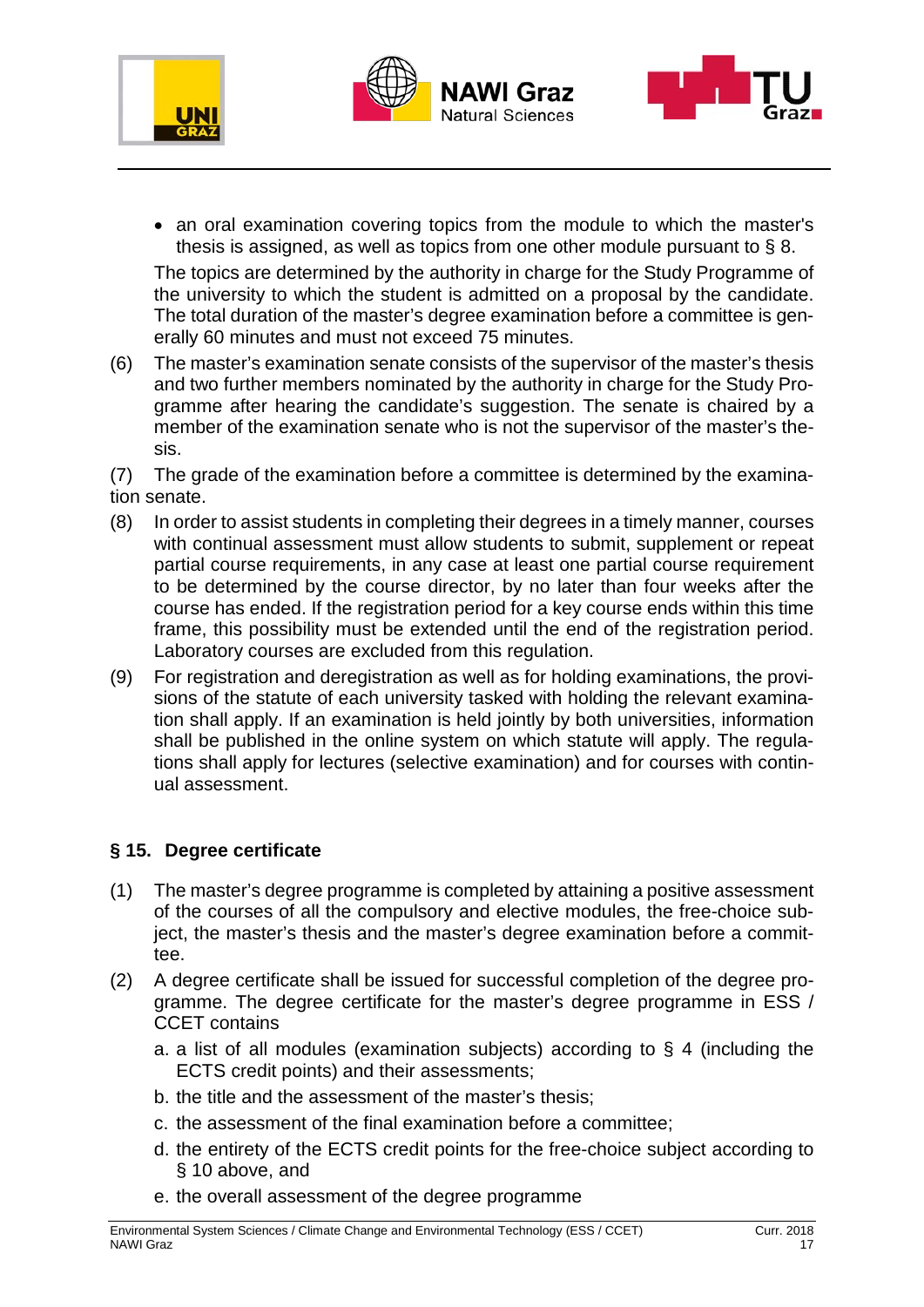





The overall assessment of the degree programme shall be deemed as "passed" if each module as well as the master's thesis and the master's degree examination before a committee have been positively assessed. This overall assessment of the degree programme shall be deemed as "passed with distinction" if neither a single module nor the master's thesis and the master's degree examination before a committee have been given a grade lower than "good;" and at least half of the assessments (modules, master's thesis, master's degree examination before a committee) have been given a grade of "very good."

### **V Legal validity and transitional provisions**

### **§ 16. Legal validity**

This curriculum 2018 (UNIGRAZ abbreviation 18W, TUGRAZonline abbreviation 18U) shall come into effect on October 1<sup>st</sup>, 2018.

### **§ 17. Transitional provisions**

When this curriculum comes into effect on October 1<sup>st</sup>, 2018, students of the master's degree programme in ESS / CCET (curriculum 2012) shall be entitled to complete their degree programme within 6 semesters according to the provisions of the curriculum 2012. If the degree programme is not completed by 30 September 2021, students will be subject to the curriculum for the master's degree programme in ESS / CCET as amended. Students are entitled to voluntarily opt for the new curriculum at any time within the admission periods. To this end, a written irrevocable declaration must be submitted to the authority in charge for the Study Programme.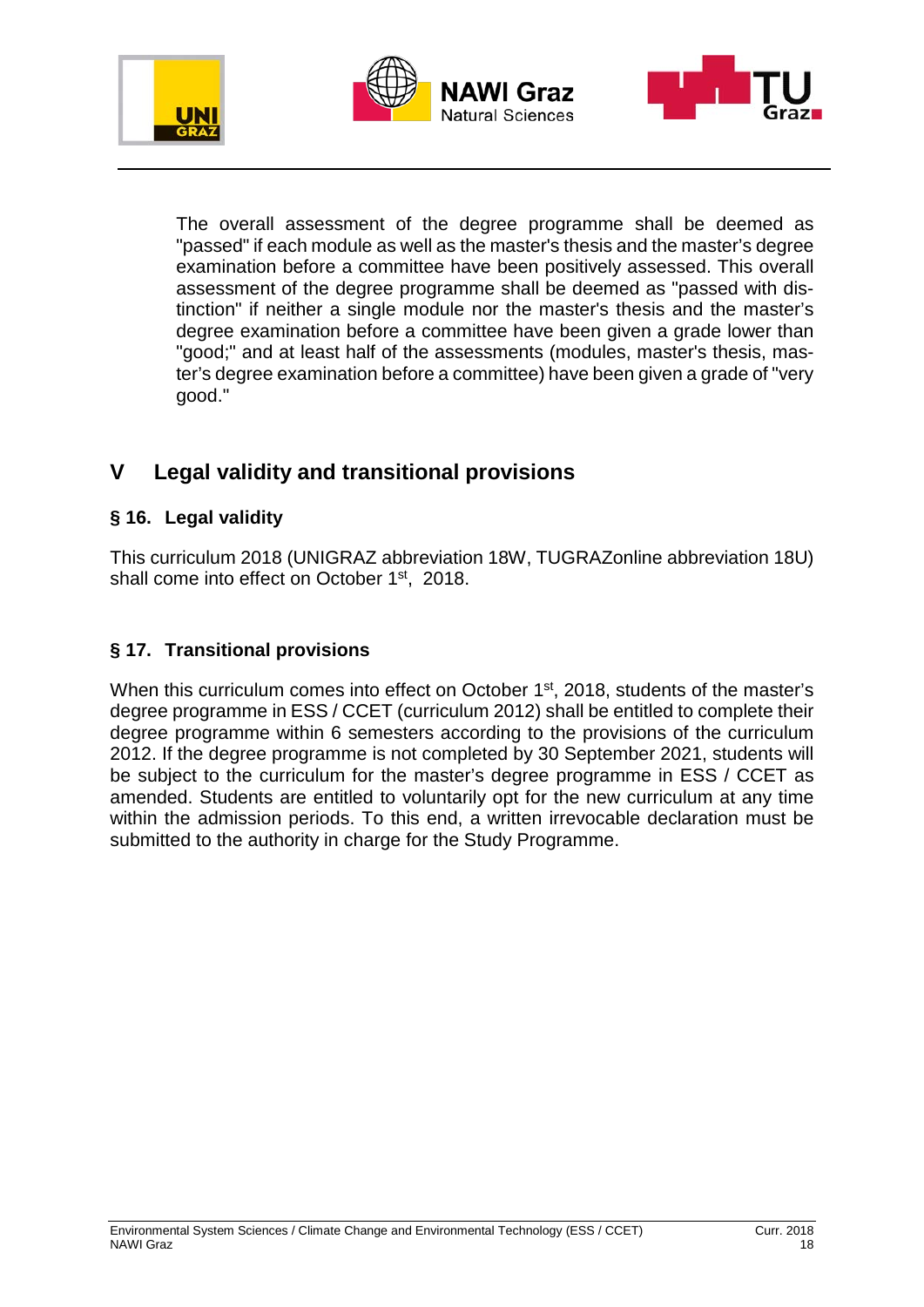





## **Annex to the curriculum for the master's degree programme in Environmental System Sciences / Climate Change and Environmental Technology (ESS / CCET).**

### **Annex I.**

#### **Module descriptions**

| <b>Compulsory module A</b>              | <b>Interdisciplinary Practice</b>                                                                                      |
|-----------------------------------------|------------------------------------------------------------------------------------------------------------------------|
| <b>ECTS credit points</b>               | 10                                                                                                                     |
| <b>Subject content</b>                  | project development / project transfer<br>$\bullet$                                                                    |
|                                         | project takeover. problem analysis, project planning<br>$\bullet$                                                      |
|                                         | guided project implementation in teams                                                                                 |
|                                         | argumentation of compiled strategies and options for action<br>$\bullet$                                               |
|                                         | comprehensive documentation and communication of results<br>$\bullet$                                                  |
|                                         | evaluation of the implementation of the project<br>$\bullet$                                                           |
|                                         | Subsequent project development on the basis of obtained results                                                        |
| <b>Learning outcomes</b>                | Students, upon completion of the module, will be able                                                                  |
|                                         | to develop a project from a general evidence base and to transfer<br>$\bullet$                                         |
|                                         | this project                                                                                                           |
|                                         | to take over an extensive project plan, to make a systematic prob-<br>$\bullet$<br>lem analysis and plan the execution |
|                                         | to develop methods and action proposals on subareas of the pro-<br>$\bullet$                                           |
|                                         | ject plan in teams                                                                                                     |
|                                         | to argue compiled strategies and action proposals<br>$\bullet$                                                         |
|                                         | to document compiled strategies and action proposals                                                                   |
|                                         | to communicate comprehensive results of the project realisation                                                        |
|                                         | to evaluate project execution                                                                                          |
|                                         | to carry out project development from the achieved results<br>$\bullet$                                                |
| <b>Teaching and learning activities</b> | assumption of a comprehensive project assignment<br>$\bullet$                                                          |
| and methods                             | introductory presentations of problems and solutions<br>$\bullet$                                                      |
|                                         | group work on problem areas in the context of the project plan                                                         |
|                                         | writing a report or manuscript according to scientific criteria                                                        |
|                                         | summary of team results                                                                                                |
|                                         | (continued) project preparation from the achieved results                                                              |
|                                         | evaluation of project implementation<br>$\bullet$                                                                      |
| expected prior knowledge                | project planning<br>$\bullet$                                                                                          |
|                                         | project management<br>$\bullet$                                                                                        |
|                                         | methods for project analysis<br>$\bullet$                                                                              |
|                                         | development of strategies and action and solution approaches<br>$\bullet$                                              |
|                                         | simulation techniques                                                                                                  |
|                                         | scientific writing<br>evaluation methods                                                                               |
| Frequency with which the mod-           |                                                                                                                        |
| ule is offered                          | every semester                                                                                                         |
|                                         |                                                                                                                        |

| <b>Compulsory module B</b> | <b>System sciences</b>                                                                                                                          |
|----------------------------|-------------------------------------------------------------------------------------------------------------------------------------------------|
| <b>ECTS credit points</b>  | 10                                                                                                                                              |
| <b>Subject content</b>     | conceptional, mathematical and computer-based system model-<br>ling<br>data extraction, integration and analysis<br>model and system evaluation |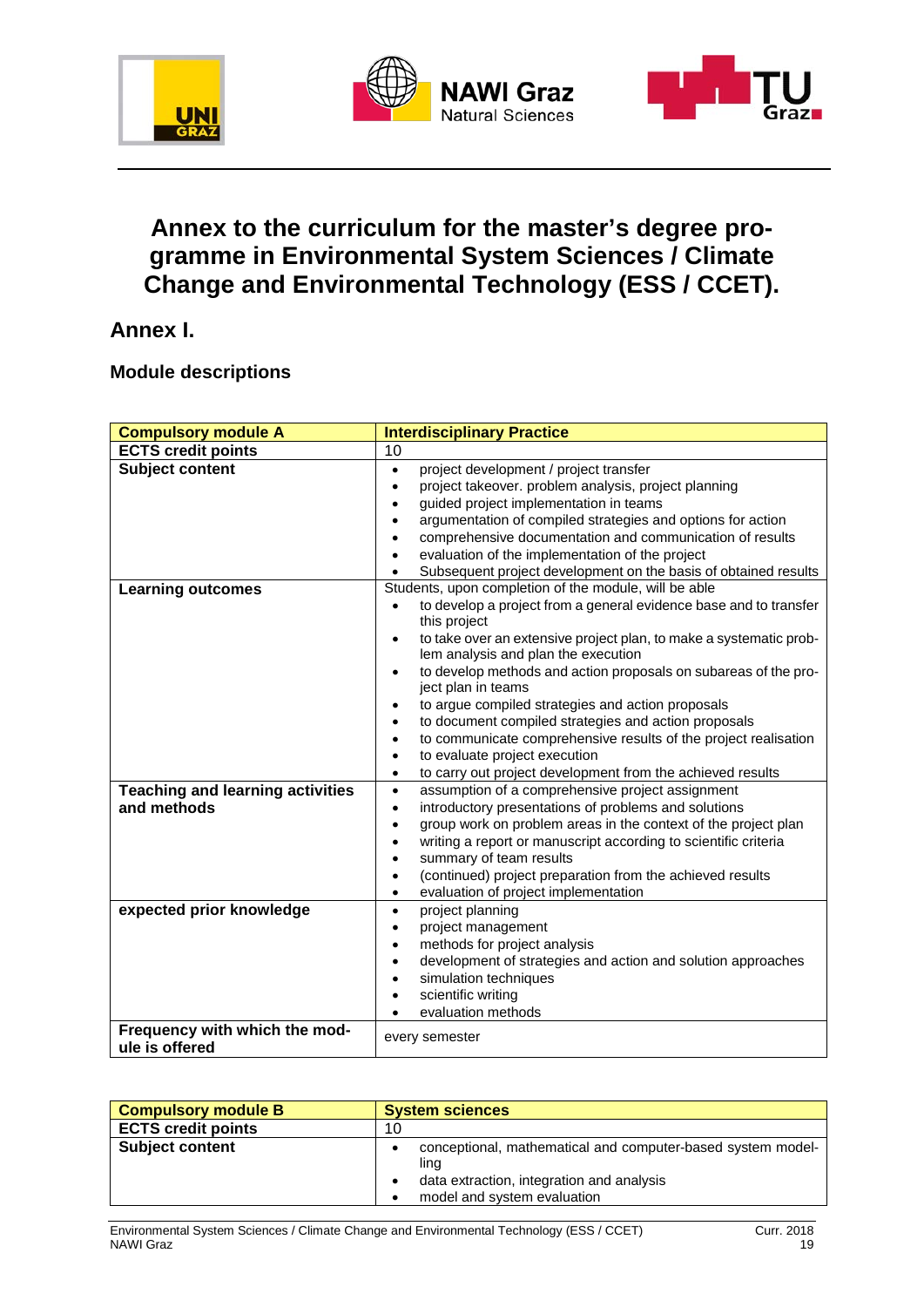





|                                                        | conceptional, mathematical and computer-based analysis<br>$\bullet$                                                                                                                                                                                                                                                                                                                                                                                                                                                                                                                  |
|--------------------------------------------------------|--------------------------------------------------------------------------------------------------------------------------------------------------------------------------------------------------------------------------------------------------------------------------------------------------------------------------------------------------------------------------------------------------------------------------------------------------------------------------------------------------------------------------------------------------------------------------------------|
|                                                        | resilience and sustainability of systems                                                                                                                                                                                                                                                                                                                                                                                                                                                                                                                                             |
| <b>Learning outcomes</b>                               | Students, upon completion of the module, will be able                                                                                                                                                                                                                                                                                                                                                                                                                                                                                                                                |
|                                                        | to understand and distinguish the added value and the limits of<br>conceptional, mathematical and computer-based system model-<br>ling<br>to design and implement computer-based models of natural,<br>physical and social systems<br>to extract appropriate data and integrate them into the models<br>to evaluate the models using statistical analysis<br>To retrieve and assess statements on the resilience and sustain-<br>ability of the systems from the model evaluation<br>to present these statements in a scientifically correct manner in<br>both orally and in writing |
|                                                        | to design additional independent research<br>$\bullet$                                                                                                                                                                                                                                                                                                                                                                                                                                                                                                                               |
| <b>Teaching and learning activities</b><br>and methods | Presentation<br>$\bullet$<br>collaboration in data analysis and model building<br>٠<br>introductory presentations of problems and solutions<br>٠<br>group work in problem areas,<br>writing reports or manuscripts according to scientific criteria<br>summary of team results<br>evaluation                                                                                                                                                                                                                                                                                         |
| expected prior knowledge                               | content of the BA courses USW-Computational Basics, System-<br>$\bullet$<br>wissenschaften 1 and Angewandte Systemwissenschaften<br>an understanding of the methodical characteristics of system sci-<br>ences<br>experience with computer-based modelling (knowledge in of e.g.:<br>Python, R, Matlab, Mathematica)                                                                                                                                                                                                                                                                 |
| Frequency with which the mod-<br>ule is offered        | Every academic year                                                                                                                                                                                                                                                                                                                                                                                                                                                                                                                                                                  |

| <b>Compulsory module C</b> | <b>Climate and Environment</b>                                                                                                                                                                                                                                                                                                                                                                                                                                                                                                                                                                                                                                                                                                                                                                                                                                                                                                                                                                                                                                                                                                                                                                                                              |
|----------------------------|---------------------------------------------------------------------------------------------------------------------------------------------------------------------------------------------------------------------------------------------------------------------------------------------------------------------------------------------------------------------------------------------------------------------------------------------------------------------------------------------------------------------------------------------------------------------------------------------------------------------------------------------------------------------------------------------------------------------------------------------------------------------------------------------------------------------------------------------------------------------------------------------------------------------------------------------------------------------------------------------------------------------------------------------------------------------------------------------------------------------------------------------------------------------------------------------------------------------------------------------|
| <b>ECTS credit points</b>  | 11                                                                                                                                                                                                                                                                                                                                                                                                                                                                                                                                                                                                                                                                                                                                                                                                                                                                                                                                                                                                                                                                                                                                                                                                                                          |
| <b>Subject content</b>     | The climate system that is earth (fundamental ideas, compo-<br>٠<br>nents, phenomenology, budget, cycles, budgetary principle); pal-<br>aeoclimate and climatic history; climatic observation, climatic<br>classification and network & field modelling concepts; climatic-<br>physical mechanisms and geobiochemical cycles; energy bal-<br>ance of the earth and anthropogenic imbalance; climatic model-<br>ling, climatic forecast and climatic scenarios; humans and climate<br>in times of change; physical climate change as a challenge for<br>economics and society (climate protection, climate change ad-<br>justment, losses & damages)<br>Modern methods of chemical analytics (sampling, process ana-<br>lytics, remote sensing) with emphasis on analytic chemistry, opti-<br>cal spectroscopy (IR, VIS, UV) and electron spectroscopy in the<br>vacuum<br>Modern methods of physical analytics with emphasis on particle<br>measuring technology, atomic absorption spectrometry, FTIR &<br>Raman spectroscopy, auger electron and photoelectron spec-<br>troscopy, X-raying and fluorescence spectroscopy<br>Energy and physical mechanisms for sustainable environmental<br>technologies: Radiation and energy conversion |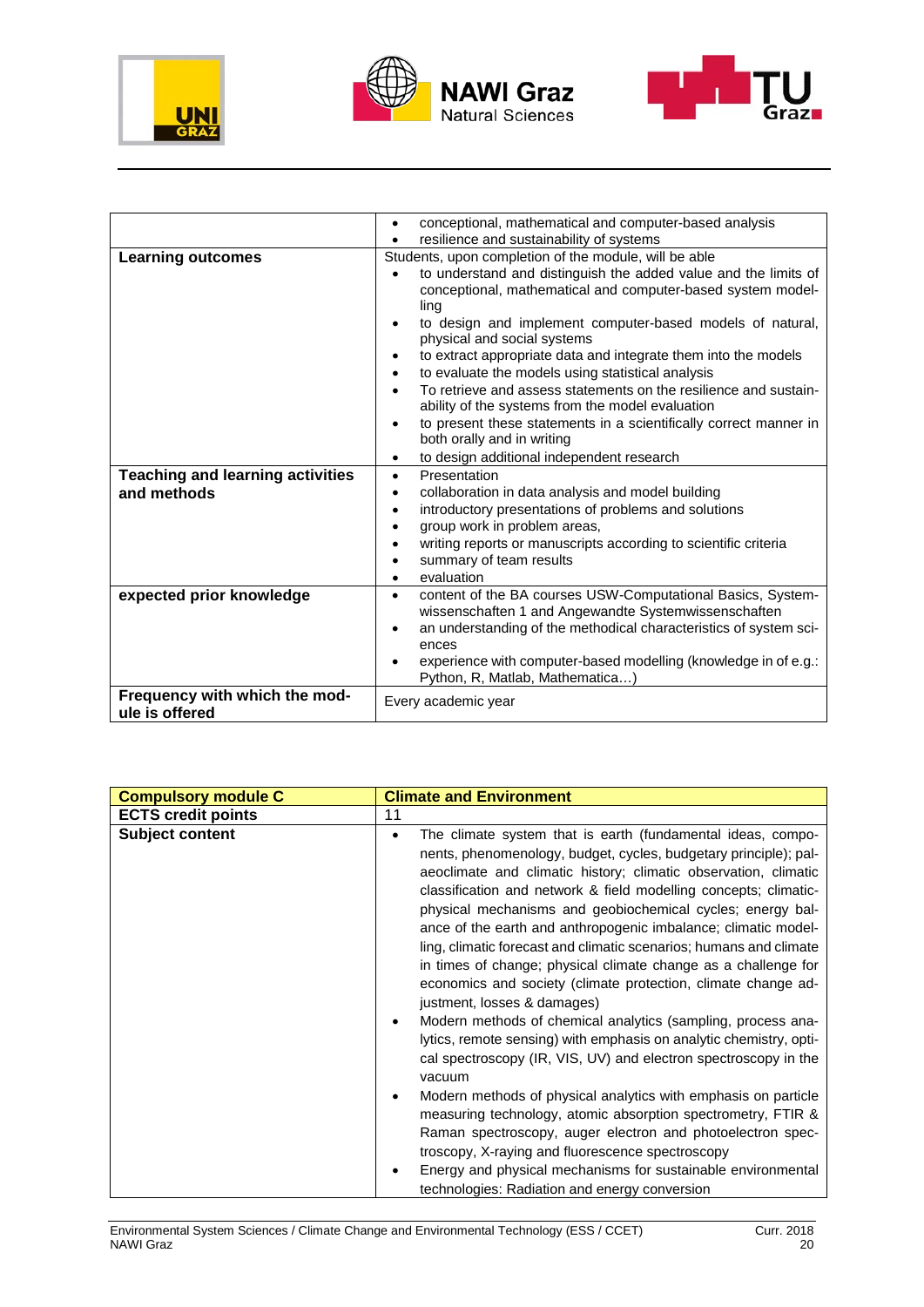





|                                         | Systematics in mineralogy; formation, properties and use inor-                                                               |
|-----------------------------------------|------------------------------------------------------------------------------------------------------------------------------|
|                                         |                                                                                                                              |
|                                         | ganic materials, including raw materials; investigation of environ-                                                          |
|                                         | mental and climate indicators with modern geochemical forensics                                                              |
|                                         | and palaeoreconstruction with the application of stable isotopes                                                             |
|                                         | with regard to element signatures and microstructural develop-                                                               |
|                                         | ment in terrestrial, marine and technical environments.                                                                      |
| <b>Learning outcomes</b>                | Students, upon completion of the module, will be able                                                                        |
|                                         | to estimate the scope of environmental-physical climatology and<br>$\bullet$                                                 |
|                                         | the climate sciences and to apply them in substantial parts                                                                  |
|                                         | to assess and argue natural and anthropogenic contributions to<br>$\bullet$                                                  |
|                                         | climate change and climate variability                                                                                       |
|                                         | to recognise and assess the effects of climatic change in econom-<br>٠                                                       |
|                                         | ics and society                                                                                                              |
|                                         | to estimate the performance profile of modern physical and chem-<br>٠                                                        |
|                                         | ical research methods                                                                                                        |
|                                         | to understand problems from radiation and energy conversion<br>٠                                                             |
|                                         | to independently develop physical and chemical analytic ques-                                                                |
|                                         | tions, design carefully targeted analytic strategies, select suitable                                                        |
|                                         | methods and techniques and assess analytic results                                                                           |
|                                         |                                                                                                                              |
|                                         | to deal with the systematics of mineralogy and understand the<br>and the possibilities for utilising inorganic raw materials |
|                                         | to assess the spectrum of geochemical investigation techniques                                                               |
|                                         | for terrestrial, marine and technical environments ranging from                                                              |
|                                         | forensic analysis techniques to palaeoreconstructions                                                                        |
| <b>Teaching and learning activities</b> | Presentation<br>$\bullet$                                                                                                    |
| and methods                             | Lecture notes and materials<br>$\bullet$                                                                                     |
|                                         | Illustrative material and discussion<br>$\bullet$                                                                            |
| expected prior knowledge                | Basic knowledge in analytic chemistry (organic analytics, inor-<br>$\bullet$                                                 |
|                                         | ganic analytics and trace element analytics) as well as chemistry                                                            |
|                                         | laboratory experience                                                                                                        |
|                                         | Basic knowledge in atomic and molecule physics; the laws of ra-                                                              |
|                                         | diation and physics laboratory experience                                                                                    |
| Frequency with which the mod-           |                                                                                                                              |
| ule is offered                          | Every academic year                                                                                                          |
|                                         |                                                                                                                              |

| <b>Applied Clean Technology</b>                                                                                                                                                                                                                                                                                                                                                                                                                                                                                                                                                                                                                                                                                                                                                                                                                                                                                                                                                                                                                                                                                                         |
|-----------------------------------------------------------------------------------------------------------------------------------------------------------------------------------------------------------------------------------------------------------------------------------------------------------------------------------------------------------------------------------------------------------------------------------------------------------------------------------------------------------------------------------------------------------------------------------------------------------------------------------------------------------------------------------------------------------------------------------------------------------------------------------------------------------------------------------------------------------------------------------------------------------------------------------------------------------------------------------------------------------------------------------------------------------------------------------------------------------------------------------------|
| 8                                                                                                                                                                                                                                                                                                                                                                                                                                                                                                                                                                                                                                                                                                                                                                                                                                                                                                                                                                                                                                                                                                                                       |
| Project-oriented, experimental tasks in physical, chemical and<br>process-technology-based laboratories to selected tasks from the<br>field of environmental analytics, process control, earth sciences,<br>material and energy engineering<br>IT-supported access to the modelling of physical and chemical<br>influences on the environment and climate as well as associated<br>preventive measures<br>software-supported management and logistics of the use of vari-<br>ous resources and related aspects of sustainability<br>supervised independent co-ordination and planning of practical<br>tasks<br>collection of data with different analytic techniques, processing<br>and preparation of collected data, writing reports on individual<br>tasks; connecting obtained results with data from literature and<br>critically evaluating the results and methods in view of the in-<br>tended goal; estimation of the accuracy and soundness of ob-<br>tained results<br>presentation of a special aspect from the spectrum of the investi-<br>gations carried out in the context of a poster presentation and dis-<br>cussion |
|                                                                                                                                                                                                                                                                                                                                                                                                                                                                                                                                                                                                                                                                                                                                                                                                                                                                                                                                                                                                                                                                                                                                         |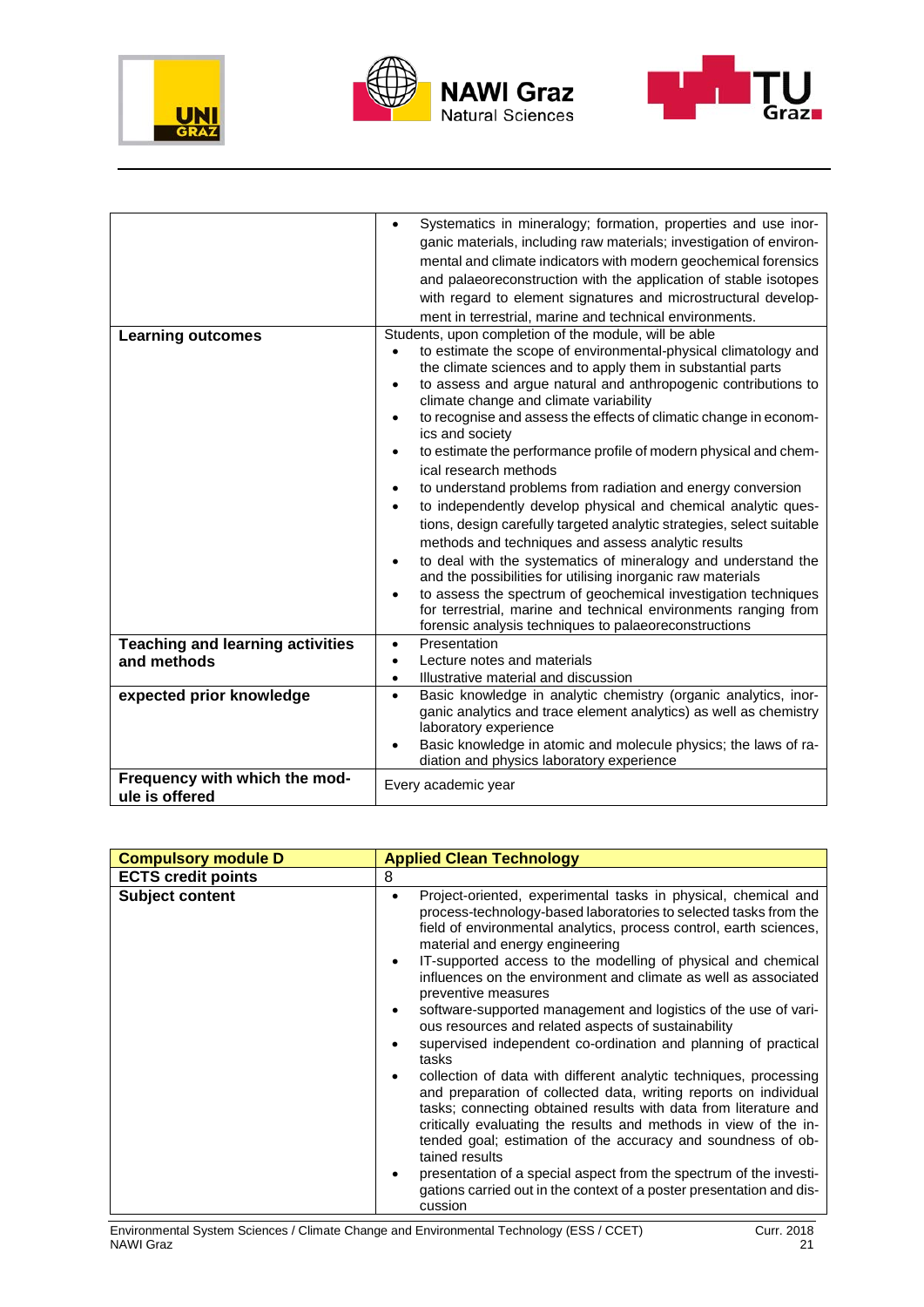





|                                                        | writing a manuscript according to scientific criteria with regard to<br>$\bullet$<br>aspects of the sustainability of the work carried out<br>inspecting commercial and industrial of businesses and compa-<br>$\bullet$                                                                                                                                                                                                                                                                                                                                                                                                                                                                                                                                                                                                                                                                                                                                                                                                                                                                                                       |
|--------------------------------------------------------|--------------------------------------------------------------------------------------------------------------------------------------------------------------------------------------------------------------------------------------------------------------------------------------------------------------------------------------------------------------------------------------------------------------------------------------------------------------------------------------------------------------------------------------------------------------------------------------------------------------------------------------------------------------------------------------------------------------------------------------------------------------------------------------------------------------------------------------------------------------------------------------------------------------------------------------------------------------------------------------------------------------------------------------------------------------------------------------------------------------------------------|
|                                                        | nies with follow-up either in writing or as a presentation and a<br>critical discussion of selected aspects                                                                                                                                                                                                                                                                                                                                                                                                                                                                                                                                                                                                                                                                                                                                                                                                                                                                                                                                                                                                                    |
| <b>Learning outcomes</b>                               | Students, upon completion of the module, will be able<br>to assess the possibilities of physical and chemical laboratory<br>$\bullet$<br>analysis techniques in general and to evaluate certain techniques<br>in more detail on the basis of practical experience<br>to understand both small- and large-scale physical and chemical<br>$\bullet$<br>influences on the environment and the climate<br>to identify analytical issues in complex tasks<br>٠<br>to develop strategies for tackling of complex tasks with labora-<br>$\bullet$<br>tory-based analytical contributions<br>to understand the idea of the fundamental scope of different tech-<br>niques and the accuracy of data gathered, and to distinguish be-<br>tween technical limits and legally defined limits<br>to write reports on individual laboratory activities and to write a<br>summarising manuscript on the basis of different project-oriented<br>experiments according to scientific criteria on a given general<br>topic<br>to prepare a specific aspect from the spectrum of practical work<br>٠<br>for a focused presentation and discussion |
|                                                        | to critically evaluate and discuss selected aspects of commercial<br>and industrial solutions                                                                                                                                                                                                                                                                                                                                                                                                                                                                                                                                                                                                                                                                                                                                                                                                                                                                                                                                                                                                                                  |
| <b>Teaching and learning activities</b><br>and methods | introductory class<br>$\bullet$<br>practical exercises in physics and chemistry laboratories<br>$\bullet$<br>computer-assisted tasks<br>$\bullet$<br>supervised organisation and planning in teams<br>$\bullet$<br>creating laboratory reports<br>presentation and discussion<br>scientific writing<br>visiting commercial and industrial units with subsequent evalua-<br>$\bullet$<br>tion of selected aspects                                                                                                                                                                                                                                                                                                                                                                                                                                                                                                                                                                                                                                                                                                               |
| expected prior knowledge                               | laboratory experience in chemistry and/or physics<br>$\bullet$<br>the basics of chemical analytics and spectroscopy<br>$\bullet$<br>experience with electronic data processing<br>$\bullet$<br>the basics of project management<br>scientific writing                                                                                                                                                                                                                                                                                                                                                                                                                                                                                                                                                                                                                                                                                                                                                                                                                                                                          |
| Frequency with which the mod-<br>ule is offered        | Every academic year                                                                                                                                                                                                                                                                                                                                                                                                                                                                                                                                                                                                                                                                                                                                                                                                                                                                                                                                                                                                                                                                                                            |

| <b>Compulsory module E</b> | <b>Ecological Process Design</b>                                                                                                                                                                                                                                                                                                                                                                                                                                                                                                                                                                                                                                                                                                                |
|----------------------------|-------------------------------------------------------------------------------------------------------------------------------------------------------------------------------------------------------------------------------------------------------------------------------------------------------------------------------------------------------------------------------------------------------------------------------------------------------------------------------------------------------------------------------------------------------------------------------------------------------------------------------------------------------------------------------------------------------------------------------------------------|
| <b>ECTS credit points</b>  | 10                                                                                                                                                                                                                                                                                                                                                                                                                                                                                                                                                                                                                                                                                                                                              |
| <b>Subject content</b>     | introduction to the performance profile of 'processes' and 'evalu-<br>ation'; basics of ecological evaluation of procedural processes,<br>products and services<br>structuring ecological process reviews; classification of evalua-<br>tion methods; details of selected evaluation methods, relevant<br>standards (ISO, 1900x, EIA quidelines)<br>principles of green chemistry; solvent management, security<br>management<br>basics of IT-supported design of chemical plants<br>configuration and function of the simulation software ASPEN: pro-<br>duction of flow sheets, material and energy balances; selection<br>and examination of material values and calculation methods; ther-<br>mal, mechanical and chemical unit operations. |
| Learning outcomes          | Students, upon completion of the module, will be able                                                                                                                                                                                                                                                                                                                                                                                                                                                                                                                                                                                                                                                                                           |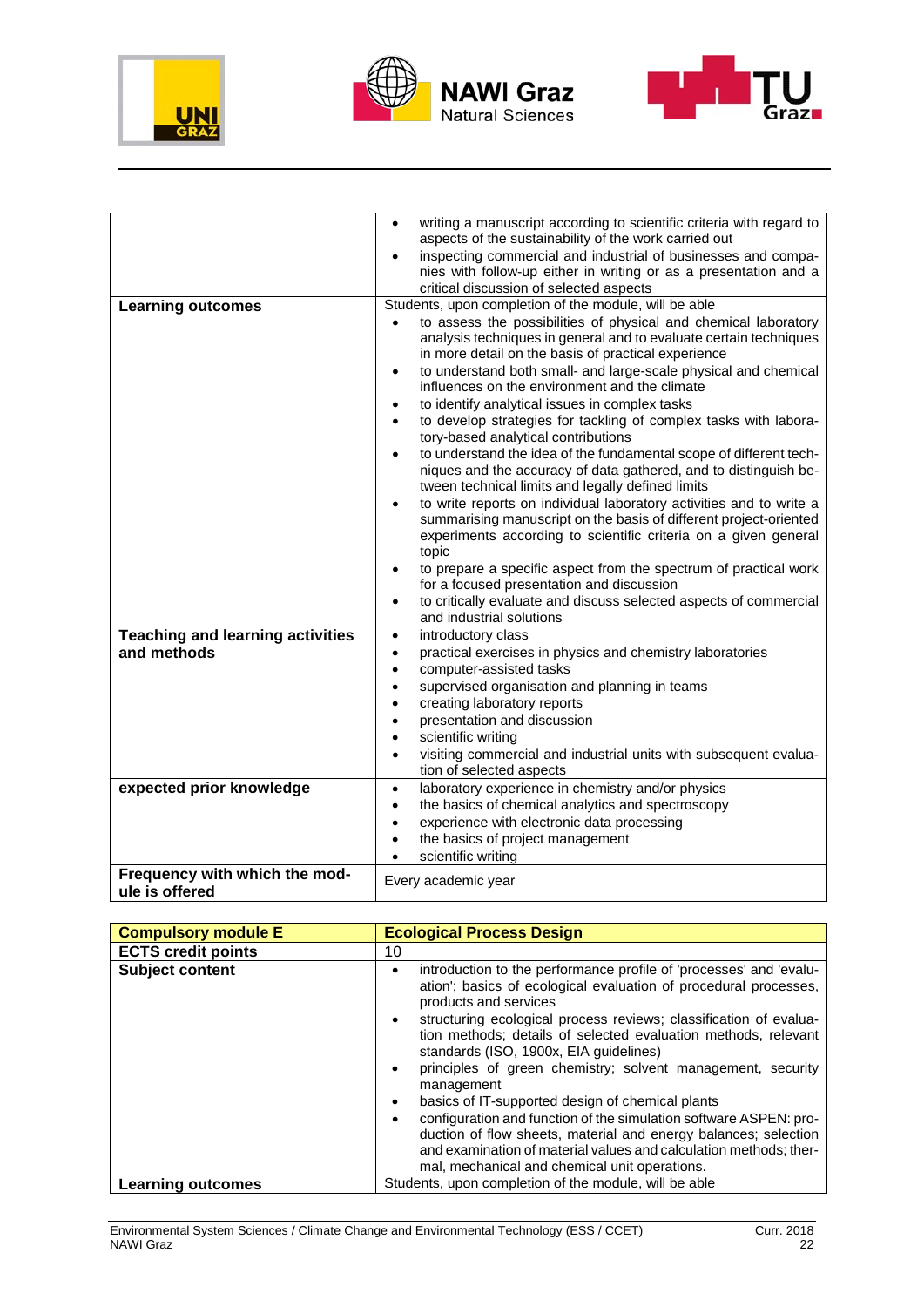





|                                                 | to understand and apply methods of ecological process evalua-<br>tion                                                                               |
|-------------------------------------------------|-----------------------------------------------------------------------------------------------------------------------------------------------------|
|                                                 | to estimate the performance profile and the area of application of<br>different evaluation methods                                                  |
|                                                 | to evaluate technological processes in terms of aspects of sus-<br>tainability                                                                      |
|                                                 | to assess the relevance of modern biotechnology for ecological<br>processing                                                                        |
|                                                 | to assess the potential and limitations of information and commu-<br>nication technologies when designing of chemical plants and their<br>operation |
| <b>Teaching and learning activities</b>         | Presentation<br>٠                                                                                                                                   |
| and methods                                     | Lecture notes and materials<br>٠                                                                                                                    |
|                                                 | Illustrative material and discussion<br>٠                                                                                                           |
|                                                 | group work, presentation, discussion                                                                                                                |
| expected prior knowledge                        | basic knowledge of chemistry<br>٠                                                                                                                   |
|                                                 | basic knowledge of biotechnology<br>٠                                                                                                               |
|                                                 | basic knowledge of process engineering                                                                                                              |
|                                                 | thermodynamics                                                                                                                                      |
| Frequency with which the mod-<br>ule is offered | Every academic year                                                                                                                                 |

| <b>Compulsory module F</b>                             | <b>Environmental Management and Legal Basics</b>                                                                                                                                                                                                                                                                                                                                                                                                                                                                                                                                                                                                                                                                                                 |
|--------------------------------------------------------|--------------------------------------------------------------------------------------------------------------------------------------------------------------------------------------------------------------------------------------------------------------------------------------------------------------------------------------------------------------------------------------------------------------------------------------------------------------------------------------------------------------------------------------------------------------------------------------------------------------------------------------------------------------------------------------------------------------------------------------------------|
| <b>ECTS credit points</b>                              | 8                                                                                                                                                                                                                                                                                                                                                                                                                                                                                                                                                                                                                                                                                                                                                |
| <b>Subject content</b>                                 | Environmental management: environment and general condi-<br>$\bullet$<br>tions (technically, economically, ecologically, sociologically, le-<br>gally)<br>programmes, concepts and methods of environmental manage-<br>ment; standards, environmental laws/regulations and legal com-<br>pliance;<br>principles of environmental policy; environmental studies (Club of<br>Rome, Global 2000, Agenda 21, Kyoto Protocol, emission trade)<br>basics of the environmental law, development, structure, imple-<br>mentation and enforcement of EU and Austrian environmental<br>legislation<br>handling legal databases<br>introduction to handling industrial permitting procedures: co-op-<br>eration of technicians with the licensing authority |
| <b>Learning outcomes</b>                               | Students, upon completion of the module, will<br>know the principles and framework of Austrian, EU and interna-<br>tional environmental management systems<br>have a basic knowledge in the area of environmental law, know<br>$\bullet$<br>about the structure and dynamics of environmental legislation<br>and be familiar with the possibilities of legal databases<br>know how to prepare a plant or process project so that all relevant<br>$\bullet$<br>factual content can be taken over by lawyers of a licensing au-<br>thority                                                                                                                                                                                                         |
| <b>Teaching and learning activities</b><br>and methods | Presentation<br>$\bullet$<br>Lecture notes and materials<br>$\bullet$<br>Illustrative material and discussion                                                                                                                                                                                                                                                                                                                                                                                                                                                                                                                                                                                                                                    |
| expected prior knowledge                               | established ideas about the qualification profile of the degree pro-<br>$\bullet$<br>gramme as a basis for the application of the content taught<br>Project management and execution                                                                                                                                                                                                                                                                                                                                                                                                                                                                                                                                                             |
| Frequency with which the mod-<br>ule is offered        | Every academic year                                                                                                                                                                                                                                                                                                                                                                                                                                                                                                                                                                                                                                                                                                                              |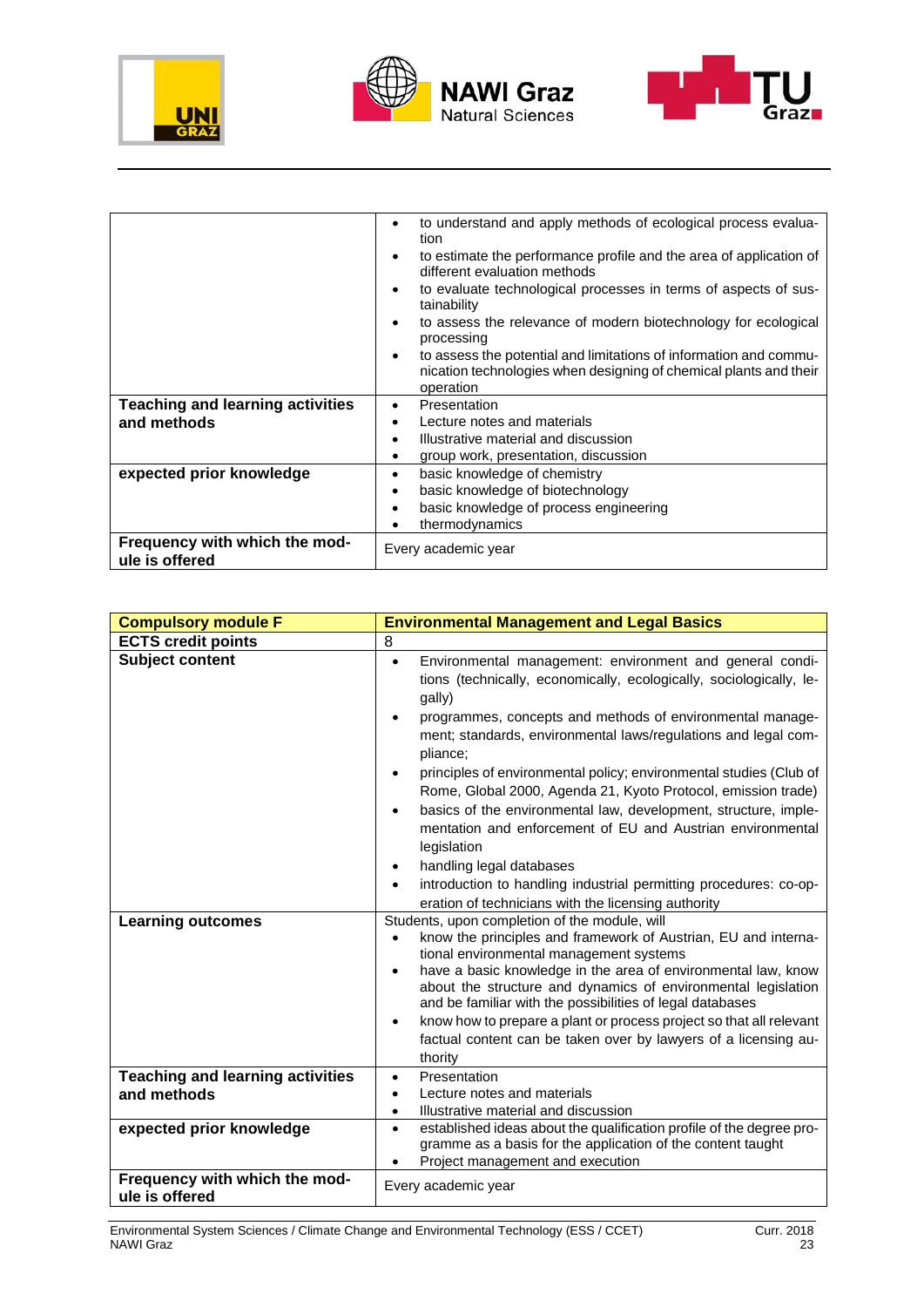





| <b>Compulsory module G</b>                             | <b>REACH</b>                                                                                                                                                                                                                                                                                                                                                                  |
|--------------------------------------------------------|-------------------------------------------------------------------------------------------------------------------------------------------------------------------------------------------------------------------------------------------------------------------------------------------------------------------------------------------------------------------------------|
| <b>ECTS credit points</b>                              | 5                                                                                                                                                                                                                                                                                                                                                                             |
| <b>Subject content</b>                                 | principles, structure and objectives of REACH; the REACH pro-<br>$\bullet$<br>cedure: registration, evaluation, authorisation and restriction of<br>substances; chemical safety assessment and chemical safety re-<br>port<br>legal framework for chemicals in the EU; tasks of the European<br>٠<br>Chemicals Agency (ECHA)<br>the REACH procedure in practice: case studies |
| <b>Learning outcomes</b>                               | Students, upon completion of the module, will<br>understand the REACH concept<br>be familiar with the safety checks and regulations when dealing<br>$\bullet$<br>with chemical compounds in the EU<br>know the mission statement and the tasks of the European<br>Chemicals Agency (ECHA)?<br>have got to know the practice of REACH in selected case studies<br>$\bullet$    |
| <b>Teaching and learning activities</b><br>and methods | presentation<br>٠<br>lecture notes and materials<br>$\bullet$<br>presentation and discussion<br>$\bullet$<br>scientific writing<br>٠                                                                                                                                                                                                                                          |
| expected prior knowledge                               | basic knowledge of chemistry, biology and ecology<br>$\bullet$<br>basic knowledge of process engineering<br>$\bullet$<br>basics of environmental legislation                                                                                                                                                                                                                  |
| Frequency with which the mod-<br>ule is offered        | Every academic year                                                                                                                                                                                                                                                                                                                                                           |

| <b>Elective module H.1</b> | <b>Climate and Climate Change</b>                                                                                                                                                                                                                                                                                                                                                                                                                                                                                                                                                                                                                                                                                                                                                                                                                                                                              |
|----------------------------|----------------------------------------------------------------------------------------------------------------------------------------------------------------------------------------------------------------------------------------------------------------------------------------------------------------------------------------------------------------------------------------------------------------------------------------------------------------------------------------------------------------------------------------------------------------------------------------------------------------------------------------------------------------------------------------------------------------------------------------------------------------------------------------------------------------------------------------------------------------------------------------------------------------|
| <b>ECTS credit points</b>  | 18                                                                                                                                                                                                                                                                                                                                                                                                                                                                                                                                                                                                                                                                                                                                                                                                                                                                                                             |
| <b>Subject content</b>     | compulsory:<br>atmospheric thermodynamics; equations of motion; atmospheric<br>rivers; scale analysis; atmospheric waves; weather systems, air<br>masses and weather fronts<br>geophysical fluid dynamics; energy balance models; climatic<br>equilibrium and stability; large-scale climatic modes; climatic var-<br>iability<br>historical climatic and environmental technology                                                                                                                                                                                                                                                                                                                                                                                                                                                                                                                             |
|                            | optional:<br>hierarchy of climate models; parameterisation; climate model ex-<br>periments; model skills; climate projections; regional climate<br>modelling<br>current research issues and debates in the field of climate and<br>environmental change with subjects ranging from physical cli-<br>mate research and climate impact research to climate protection<br>and issues of climate damage and losses<br>fundamental processes in the atmosphere and the climate system<br>current research in the atmosphere and climatic physics<br>current state of knowledge regarding climatic observation and cli-<br>matic projections<br>application-orientated discussion of current questions from the<br>environmental economics, like climate protection, foreign trade<br>and environment, sustainability and growth<br>evaluation of the impact of different environmental policies and<br>their limits |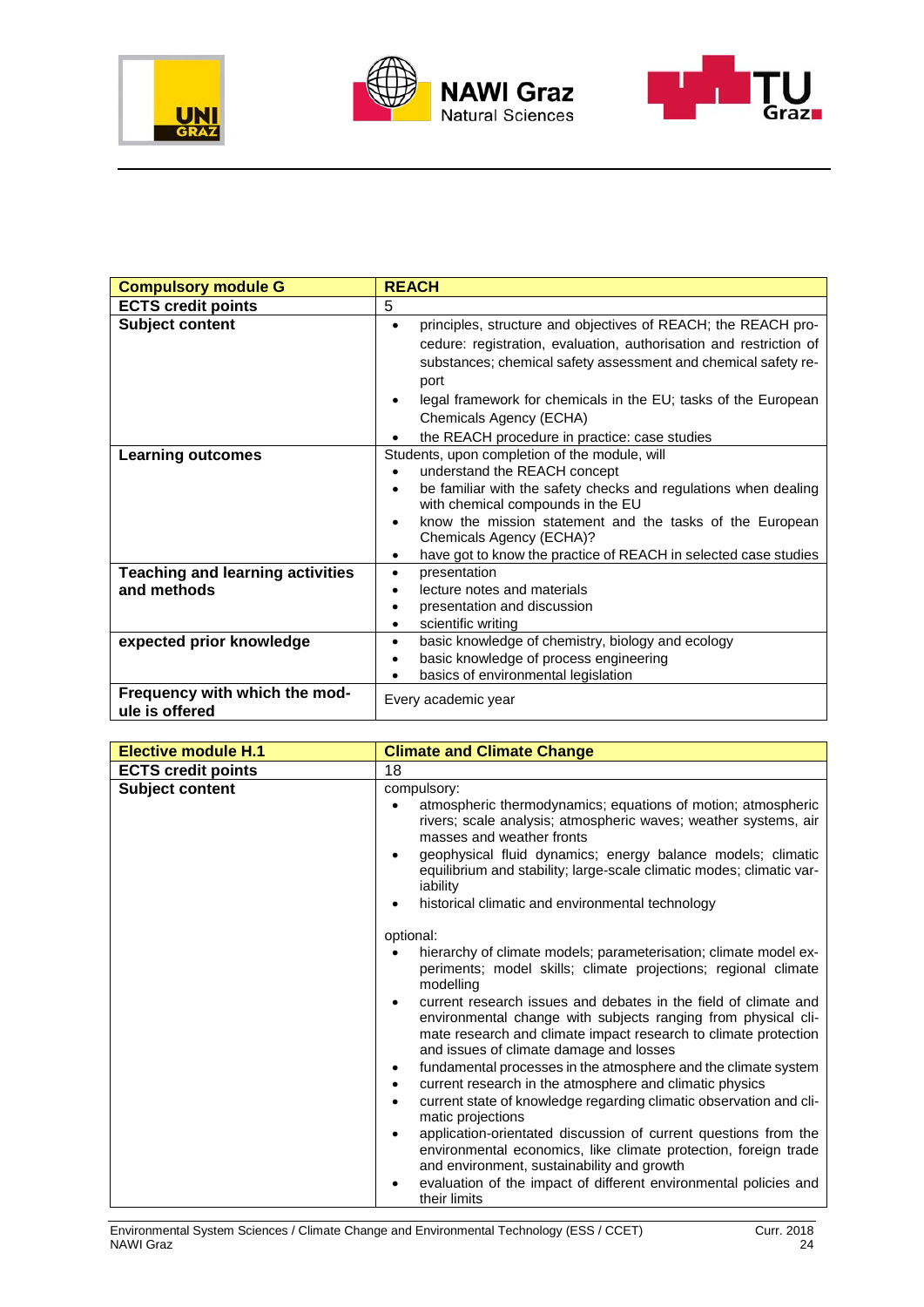





| <b>Learning outcomes</b>                | Students, upon completion of the module, will<br>understand the basic physics of atmospheric thermodynamics<br>and atmospheric movements and rivers<br>be able to apply scale analysis in order to simplify equations of<br>motion                                                                                                                                                                                                                                                                                                                                                                                                                                                     |
|-----------------------------------------|----------------------------------------------------------------------------------------------------------------------------------------------------------------------------------------------------------------------------------------------------------------------------------------------------------------------------------------------------------------------------------------------------------------------------------------------------------------------------------------------------------------------------------------------------------------------------------------------------------------------------------------------------------------------------------------|
|                                         | be able to draw upon methods of perturbation theory for the anal-<br>ysis of atmospheric waves<br>be able to interpret the influence of large-scale climatic modes<br>be able to use methods of fluid dynamics in the process analysis<br>$\bullet$<br>be able to contribute to the discourse concerning the causes and<br>consequences of climate change with consideration of historical<br>climate changes                                                                                                                                                                                                                                                                          |
|                                         | have delved into one or more of the following topics: basics of the<br>climatic modelling; critical interpretation of the design of model<br>simulations and their results; communication and discussion of<br>current aspects of the climatic and environmental change on a<br>global and regional scale; physical climatic research, effects, ad-<br>justment, vulnerability, climate protection, losses & damage due<br>to climate change; to conduct analyses for a concrete environ-<br>mental problem (climate change, shortage of fossil raw materi-<br>als,); to develop solutions (environmental policies) and to judge<br>them with regard to their effectiveness and limits |
| <b>Teaching and learning activities</b> | lectures, seminars, and presentation                                                                                                                                                                                                                                                                                                                                                                                                                                                                                                                                                                                                                                                   |
| and methods                             | group work in problem areas,                                                                                                                                                                                                                                                                                                                                                                                                                                                                                                                                                                                                                                                           |
| expected prior knowledge                | summary of (team) results<br>basics of meteorology and climatology                                                                                                                                                                                                                                                                                                                                                                                                                                                                                                                                                                                                                     |
| Frequency with which the mod-           |                                                                                                                                                                                                                                                                                                                                                                                                                                                                                                                                                                                                                                                                                        |
| ule is offered                          | Every academic year                                                                                                                                                                                                                                                                                                                                                                                                                                                                                                                                                                                                                                                                    |

| <b>Elective module H.2</b> | <b>Environmental Cycles in Hydro- and Lithosphere</b>                                                                                                                                                                                                                                                                                                                                                                                                                                                                                  |
|----------------------------|----------------------------------------------------------------------------------------------------------------------------------------------------------------------------------------------------------------------------------------------------------------------------------------------------------------------------------------------------------------------------------------------------------------------------------------------------------------------------------------------------------------------------------------|
| <b>ECTS credit points</b>  | 18                                                                                                                                                                                                                                                                                                                                                                                                                                                                                                                                     |
| <b>Subject content</b>     | compulsory:<br>geodynamics of the lithosphere (e.g. orogeny)<br>reactions and element cycles in the dissolution and reformation<br>$\bullet$<br>of minerals in natural and anthropogenic surroundings<br>influence of fluid-dynamic and biological factors on element cy-<br>$\bullet$<br>cles on the earth's surface                                                                                                                                                                                                                  |
|                            | optional:<br>development of geothermal energy and deep groundwater circu-<br>lation<br>software-supported modelling and interpretation of aquatic envi-<br>ronments<br>use of element signatures and stable isotopes as indicators for<br>the reconstruction and/or the monitoring of environmental condi-<br>tions and (palaeo-)climate<br>hydrogeochemical field trips: sampling, modern laboratory anal-<br>٠<br>yses, interpretation and communication of collected data<br>industry excursion                                     |
| <b>Learning outcomes</b>   | Students, upon completion of the module, will<br>be able to assess and interpret analytic data on processes of the<br>hydrosphere and lithosphere<br>be able to evaluate the influence of biogenic factors on global el-<br>٠<br>ement cycles<br>be able to plan and carry out geological/geochemical case stud-<br>ies in relation to the extent of natural and anthropogenic influ-<br>ences<br>have delved into one or more of the following topics: geothermal<br>energy; the use of isotopes and trace elements in order to track |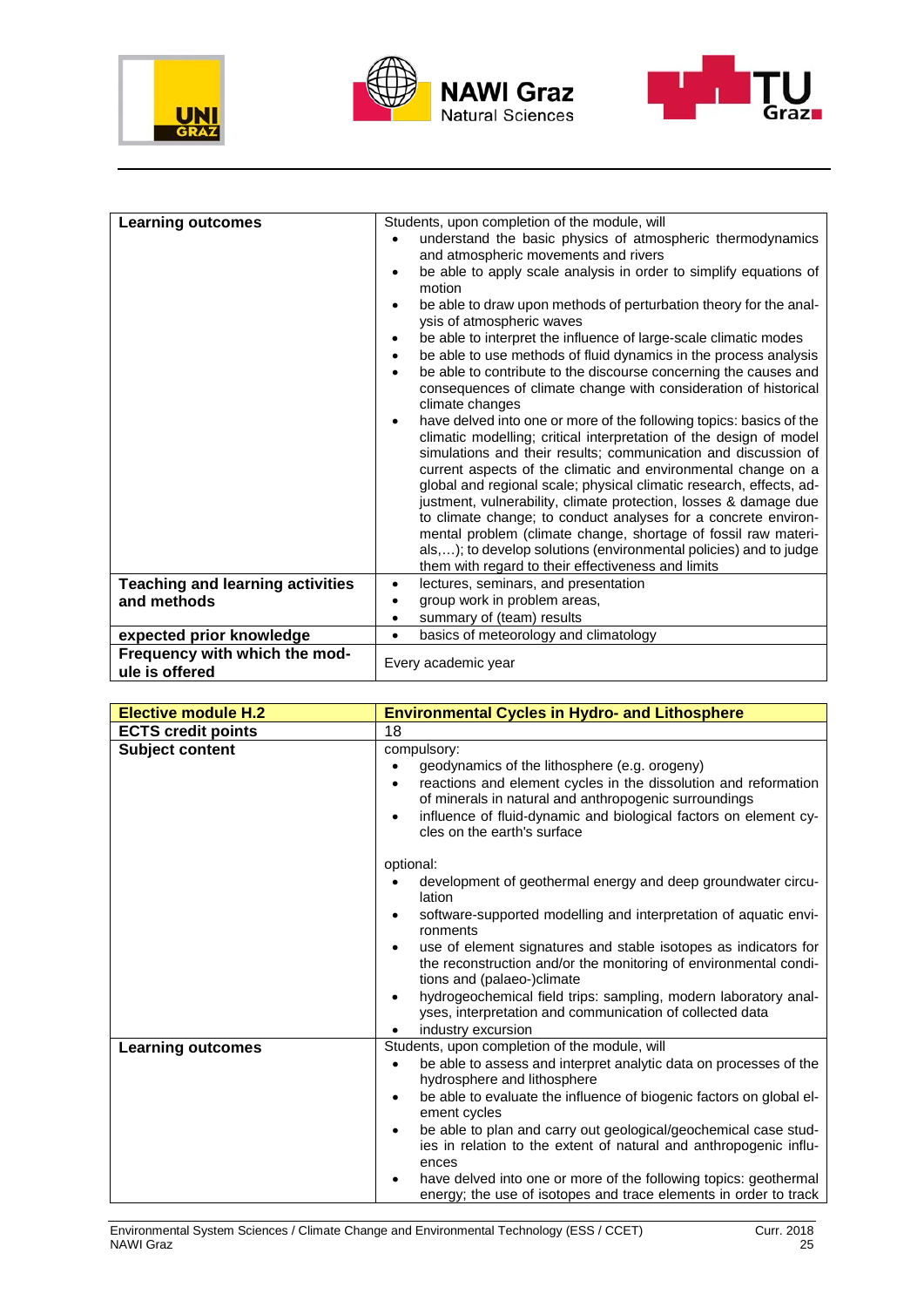





|                                                 | geochemical processes; modelling and interpretation of geologi-<br>cal surroundings; reconstruction of contamination mechanisms of<br>aquatic systems; sampling, modern laboratory analyses and<br>communication of collected data; insight into the mineral industry; |  |  |  |  |  |
|-------------------------------------------------|------------------------------------------------------------------------------------------------------------------------------------------------------------------------------------------------------------------------------------------------------------------------|--|--|--|--|--|
| <b>Teaching and learning activities</b>         | presentation                                                                                                                                                                                                                                                           |  |  |  |  |  |
| and methods                                     | lecture notes and materials                                                                                                                                                                                                                                            |  |  |  |  |  |
|                                                 | Development and execution of project plans                                                                                                                                                                                                                             |  |  |  |  |  |
|                                                 | Illustrative material and discussion                                                                                                                                                                                                                                   |  |  |  |  |  |
|                                                 | practical exercises in analytic laboratories                                                                                                                                                                                                                           |  |  |  |  |  |
|                                                 | computer-assisted tasks                                                                                                                                                                                                                                                |  |  |  |  |  |
|                                                 | computer-supported tasks                                                                                                                                                                                                                                               |  |  |  |  |  |
|                                                 | interaction between data analysis and model development                                                                                                                                                                                                                |  |  |  |  |  |
|                                                 | presentation and argumentation of proposed methods, solutions<br>and achieved results                                                                                                                                                                                  |  |  |  |  |  |
|                                                 | writing reports/scientific papers                                                                                                                                                                                                                                      |  |  |  |  |  |
| expected prior knowledge                        | basic knowledge of chemistry, physics and mathematics                                                                                                                                                                                                                  |  |  |  |  |  |
|                                                 | basic knowledge of programming and the use of algorithms                                                                                                                                                                                                               |  |  |  |  |  |
| Frequency with which the mod-<br>ule is offered | Every academic year                                                                                                                                                                                                                                                    |  |  |  |  |  |

| <b>Elective module H.3</b> | <b>Environmental and Energy Technology</b>                                                                                                                                                                                                                                                                                                                                                                                                                                                                                                                                                                                                                                                                                                                                                                                                                                                                                                                                                                                                                                                           |
|----------------------------|------------------------------------------------------------------------------------------------------------------------------------------------------------------------------------------------------------------------------------------------------------------------------------------------------------------------------------------------------------------------------------------------------------------------------------------------------------------------------------------------------------------------------------------------------------------------------------------------------------------------------------------------------------------------------------------------------------------------------------------------------------------------------------------------------------------------------------------------------------------------------------------------------------------------------------------------------------------------------------------------------------------------------------------------------------------------------------------------------|
| <b>ECTS credit points</b>  | 18                                                                                                                                                                                                                                                                                                                                                                                                                                                                                                                                                                                                                                                                                                                                                                                                                                                                                                                                                                                                                                                                                                   |
| <b>Subject content</b>     | compulsory:<br>cycles in technological production processes<br>$\bullet$<br>masses and energy balances in general, pollutant balances and<br>$\bullet$<br>balances on CO <sub>2</sub> , NO <sub>x</sub> , etc. in particular<br>calculation of waste water and exhaust air treatment plants<br>$\bullet$<br>recycling processes for plastics and metalliferous waste<br>$\bullet$<br>structure of energy production; renewable/fossil energy sources;<br>$\bullet$<br>primary energy (sun, wind, water, ambient heat, terrestrial heat,<br>$\bullet$<br>biomass), secondary energy (electricity, heat, alternative fuels)<br>sustainable energy storage (electro-chemical, chemical, electro-<br>$\bullet$<br>magnetic, mechanic, thermal)<br>energy conversion technologies (fuel cell/electrolyser, internal<br>$\bullet$<br>combustion engines, generator, Stirling engine, heat pumps)<br>Energy systems and efficiency chains                                                                                                                                                                   |
|                            | optional:<br>six-week team training with selected aspects from physical and<br>chemical research with state-of-the-art equipment in physics and<br>chemistry laboratories<br>electroceramics, superconductors, batteries, gas cells and possi-<br>$\bullet$<br>bilities of hydrogen storage<br>carbon-based raw materials from the earth's ecosystem; con-<br>$\bullet$<br>cepts of biorefinery and green chemistry; technologies for the pro-<br>cessing and transformation of biogenic materials<br>microstructure of metallic materials; parameters and thermody-<br>$\bullet$<br>namics of crystals; steel: production, alloys, characteristics, test-<br>ing methods<br>fuel cell technology: thermodynamics and electrochemistry; fuel<br>$\bullet$<br>cell systems; application of fuel cells in: portable appliances, ve-<br>hicles and power plants; the polymer electrolyte fuel cell (PEFC)<br>development of global energy systems; analysis of determinant<br>$\bullet$<br>parameters in energy supply and consumption; global and local<br>perspectives and scenarios of energy supply |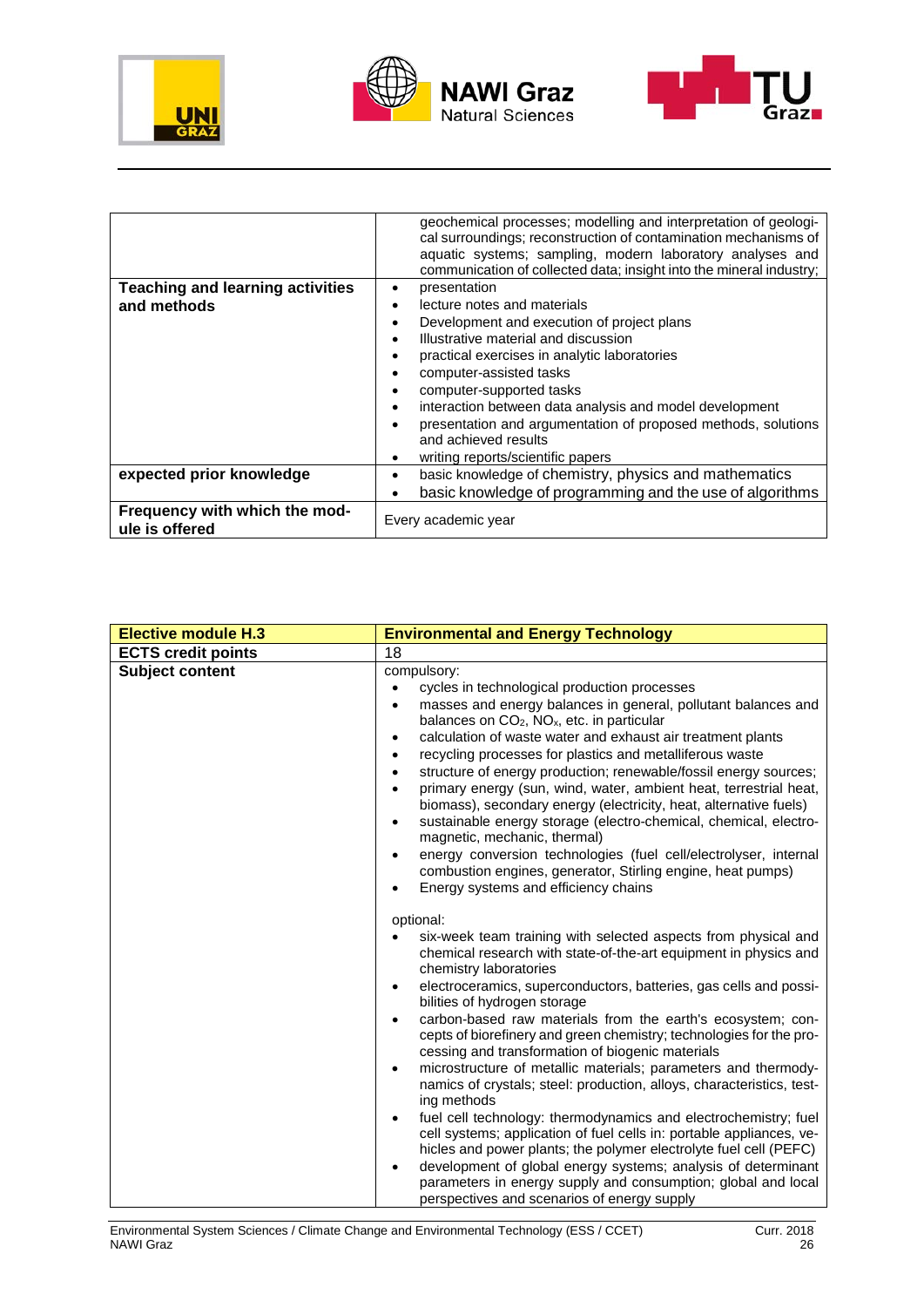





|                                         | normative basics of the ecological assessment of different LCA<br>$\bullet$                                                           |  |  |  |  |
|-----------------------------------------|---------------------------------------------------------------------------------------------------------------------------------------|--|--|--|--|
|                                         | elements; application of LCA principles to processes; case stud-                                                                      |  |  |  |  |
|                                         | ies; LCA-ISO standard structure and elements; rules for eco-in-                                                                       |  |  |  |  |
|                                         | ventory and allocation                                                                                                                |  |  |  |  |
| <b>Learning outcomes</b>                | Students, upon completion of the module, will                                                                                         |  |  |  |  |
|                                         | understand the cycles in technological production processes                                                                           |  |  |  |  |
|                                         | be able to deal with mass and energy balances of technological<br>$\bullet$                                                           |  |  |  |  |
|                                         | processes generally and with pollutant balances in particular<br>understand calculations for waste water and exhaust air treat-       |  |  |  |  |
|                                         | ment in the field of technological processes                                                                                          |  |  |  |  |
|                                         | be familiar with recycling processes for plastics and metalliferous<br>$\bullet$                                                      |  |  |  |  |
|                                         | waste                                                                                                                                 |  |  |  |  |
|                                         | be familiar with the primary and secondary power supply options<br>$\bullet$                                                          |  |  |  |  |
|                                         | know about the most important energy transformation technolo-<br>$\bullet$<br>gies;                                                   |  |  |  |  |
|                                         | be able to estimate the performance profile of different energy<br>$\bullet$<br>storage technologies                                  |  |  |  |  |
|                                         | have delved into one or more of the following topics: six-week                                                                        |  |  |  |  |
|                                         | practical experience in physics and chemistry laboratories during                                                                     |  |  |  |  |
|                                         | guided team work on selected aspects of current research ques-                                                                        |  |  |  |  |
|                                         | tions; batteries, fuel cells, electroceramics; metallic compounds,<br>steel and steel alloys; carbon-based raw materials, differently |  |  |  |  |
|                                         |                                                                                                                                       |  |  |  |  |
|                                         | scaled biorefineries and processing technologies for biogenic raw<br>materials; development and perspective of global energy sys-     |  |  |  |  |
|                                         | tems; ecological LCA process evaluation                                                                                               |  |  |  |  |
| <b>Teaching and learning activities</b> | presentation<br>$\bullet$                                                                                                             |  |  |  |  |
| and methods                             | lecture notes and materials<br>$\bullet$                                                                                              |  |  |  |  |
|                                         | Illustrative material and discussion<br>$\bullet$                                                                                     |  |  |  |  |
|                                         | practical exercises in physics and chemistry laboratories<br>$\bullet$                                                                |  |  |  |  |
|                                         | computer-assisted tasks<br>$\bullet$                                                                                                  |  |  |  |  |
|                                         | supervised organisation and planning in teams<br>$\bullet$                                                                            |  |  |  |  |
|                                         | creating laboratory reports<br>$\bullet$                                                                                              |  |  |  |  |
|                                         | presentation and discussion<br>$\bullet$                                                                                              |  |  |  |  |
|                                         | scientific writing<br>$\bullet$                                                                                                       |  |  |  |  |
| expected prior knowledge                | experience with working methods and knowledge of safety regu-<br>$\bullet$                                                            |  |  |  |  |
|                                         | lations in chemistry and physics laboratories                                                                                         |  |  |  |  |
|                                         | basic knowledge of inorganic chemistry<br>$\bullet$                                                                                   |  |  |  |  |
|                                         | basic knowledge of electrochemistry<br>basic knowledge of physical chemistry and molecular spectros-<br>$\bullet$                     |  |  |  |  |
|                                         | copy                                                                                                                                  |  |  |  |  |
|                                         | basic knowledge of macromolecular chemistry and solid-state                                                                           |  |  |  |  |
|                                         | physics                                                                                                                               |  |  |  |  |
|                                         | basic knowledge of energy systems                                                                                                     |  |  |  |  |
| Frequency with which the mod-           | Every academic year                                                                                                                   |  |  |  |  |
| ule is offered                          |                                                                                                                                       |  |  |  |  |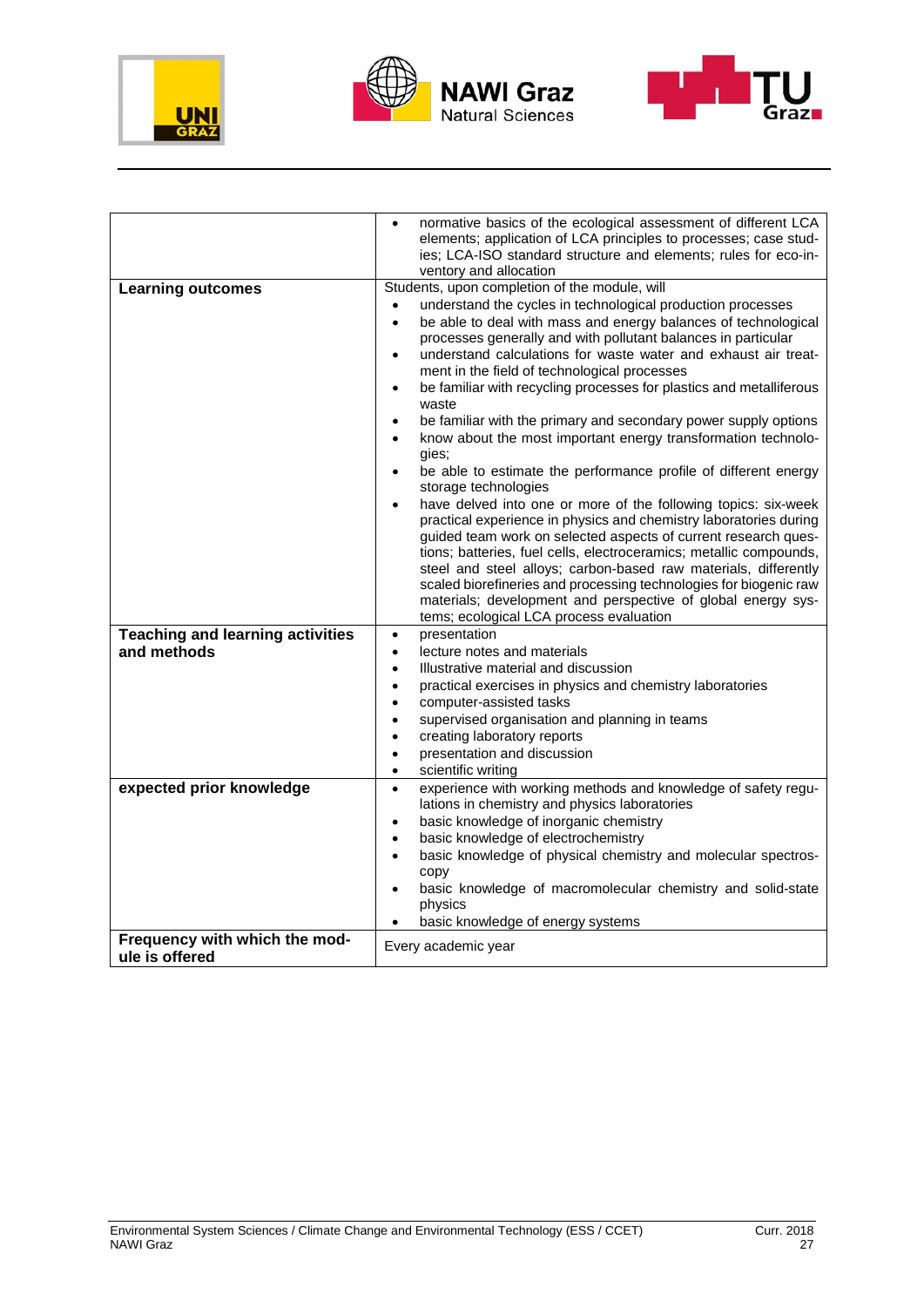





### **Annex II.**

### **Study schedule**

| 1.Semester |                                                                                                 | <b>SSt</b>     | type      | <b>ECTS</b>    | Uni<br>Graz <sup>1</sup> | TU<br>Graz <sup>1</sup> |
|------------|-------------------------------------------------------------------------------------------------|----------------|-----------|----------------|--------------------------|-------------------------|
| B.1        | Data in System Sciences                                                                         | 2              | VO        | 3              | x                        |                         |
| C.1        | Earth Climate System and<br>Climate Change                                                      | $\overline{2}$ | VO        | 3              | x                        |                         |
| C.2        | <b>Environmental Analytics</b>                                                                  | 1.33           | VO        | 2              | x                        |                         |
| C.3        | Environmental Physics &<br>Energy                                                               | $\overline{c}$ | VO        | 2              | x                        |                         |
| C.4        | <b>Environmental Records from</b><br>Modern to Past                                             | 1.33           | VO        | $\overline{2}$ | 2                        |                         |
| C.5        | <b>Raw Material Sciences</b>                                                                    | 1.33           | VO        | $\overline{2}$ | x                        |                         |
| E.1        | <b>Ecological Process</b><br>Evaluation                                                         | $\overline{2}$ | VO        | 3              |                          | x                       |
| E.2        | Sustainable Process<br>Technology                                                               | 2              | VO        | 3              |                          | x                       |
| F.1        | <b>Environmental Management</b>                                                                 | $\overline{2}$ | VO        | 3              |                          | x                       |
| H          | Environmentally oriented<br>Subject acc.§9                                                      |                |           | 4              | x                        | x                       |
| Κ          | Free Electives acc.§10                                                                          |                |           | 3              | x                        | x                       |
| overall    |                                                                                                 |                |           | 30             |                          |                         |
| 2.Semester |                                                                                                 | <b>SSt</b>     | type      | <b>ECTS</b>    | Uni<br>Graz <sup>1</sup> | TU<br>Graz <sup>1</sup> |
| B.2        | Systems-Modelling and<br>Systems-Analysis                                                       | $\overline{2}$ | VO        | 3              | x                        |                         |
| D.1        | Labcourse on Clean<br>Technology                                                                | 6              | LU        | 6              | x                        | x                       |
| D.2        | Workshop / Seminar to<br>Labcourse on Clean<br>Technology                                       | 1              | <b>SE</b> | 1              | x                        | x                       |
| D.3        | Field Trip Clean Technology                                                                     | $\mathbf{1}$   | EX        | 1              | x                        | x                       |
| E.3        | Introduction into Process<br><b>Simulation and Process</b><br>Design                            | $\mathbf{1}$   | VO        | $\overline{2}$ |                          | x                       |
| E.4        | Introduction into Process<br><b>Simulation and Process</b><br>Design                            | 2              | UE        | $\overline{2}$ |                          | x                       |
| F.2        | Environmental Legislation                                                                       | 1.33           | VO        | 2              | x                        |                         |
| F.3        | Plant and Process Approval                                                                      | $\overline{2}$ | VO        | 3              |                          | x                       |
| G.1        | REACH - Registration,<br>Evaluation, Authorisation and<br>restriction of CHemical<br>substances | 2              | VO        | 3              |                          | x                       |
| G.2        | Workshop / Seminar REACH                                                                        | $\overline{2}$ | <b>SE</b> | 2              | x                        |                         |
| н          | Environmentally oriented<br>Subject acc. §9                                                     |                |           | 4              | x                        | x                       |
| Κ          | Free Electives acc.§10                                                                          |                |           | 1              | x                        | x                       |
| overall    |                                                                                                 |                |           | 30             |                          |                         |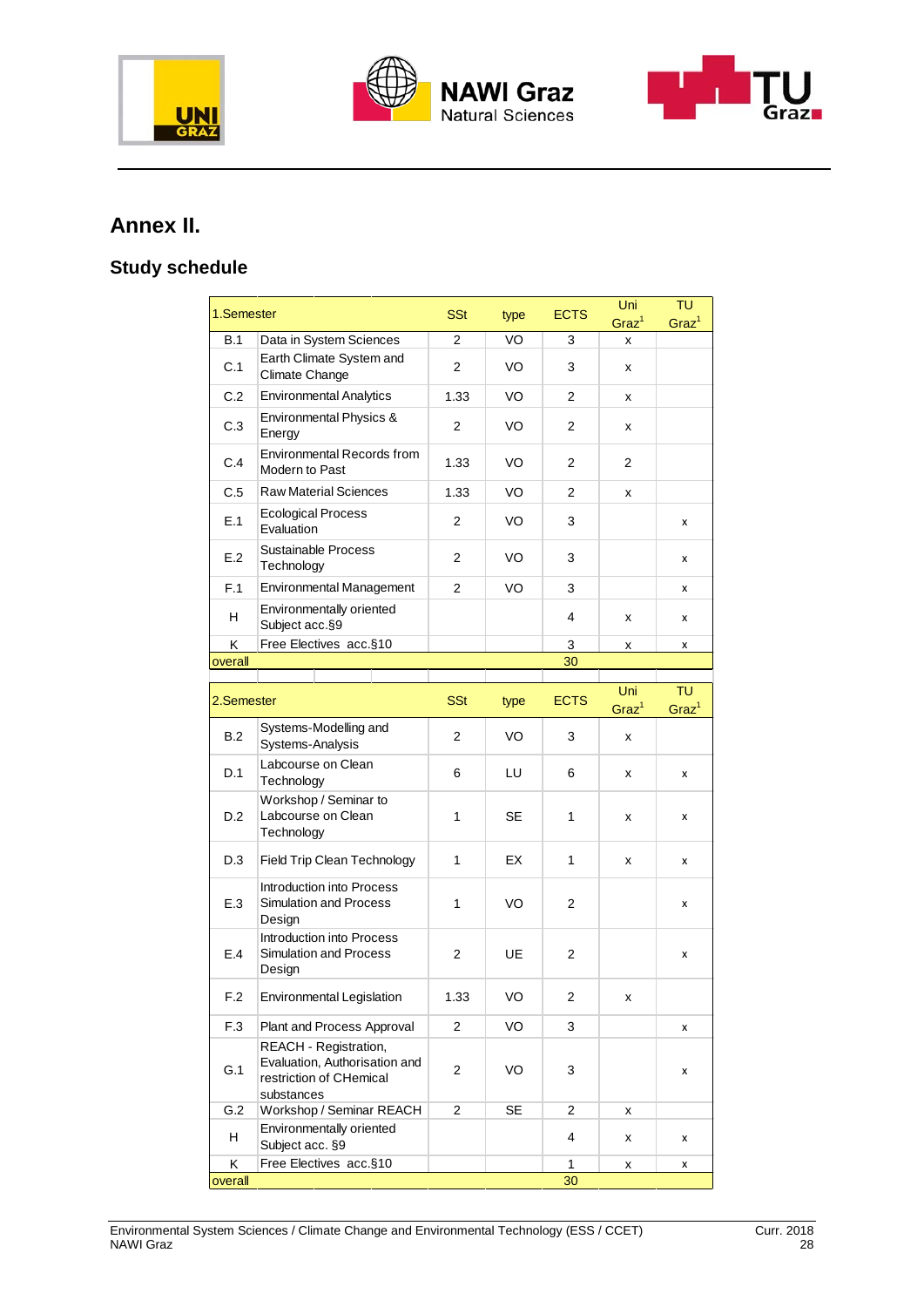





| 3.Semester                    |                                                                           | <b>SSt</b> | type      | <b>ECTS</b>    | Uni<br>Graz <sup>1</sup> | TU<br>Graz <sup>1</sup> |
|-------------------------------|---------------------------------------------------------------------------|------------|-----------|----------------|--------------------------|-------------------------|
| A.1                           | IP - Interdisciplinary Practical<br>Training                              | 6          | AG        | 10             | x                        |                         |
| B.3<br>oder<br>B <sub>4</sub> | Data in System Sciences<br>oder Systems-Modelling and<br>Systems-Analysis | 2          | <b>SE</b> | 4              | x                        |                         |
| J                             | <b>Master Thesis</b>                                                      |            |           | 8              | x                        | x                       |
| н                             | Environmentally oriented<br>Subject acc. §9                               |            |           | 7              | x                        | x                       |
| K                             | Free Electives acc.§10                                                    |            |           | 1              | x                        | x                       |
|                               | 3.Semester Summe                                                          |            |           | 30             |                          |                         |
|                               |                                                                           |            |           |                |                          |                         |
| 4.Semester                    |                                                                           | <b>SSt</b> | type      | <b>ECTS</b>    | Uni $G1$                 | TU <sup>1</sup>         |
| 1.1                           | Master Seminar                                                            | 2          | <b>SE</b> | 2              | x                        | x                       |
| L2                            | Master Exam                                                               |            |           | 1              | x                        | x                       |
| J                             | <b>Master Thesis</b>                                                      |            |           | 22             | x                        | x                       |
| н                             | Environmentally oriented<br>Subject acc. §9                               |            |           | 3              | x                        | x                       |
| K                             | Free Electives acc.§10                                                    |            |           | $\overline{2}$ | x                        | x                       |
| overall                       |                                                                           |            |           | 30             |                          |                         |
|                               |                                                                           |            |           |                |                          |                         |
| 120<br>overall                |                                                                           |            |           |                |                          |                         |

1 : Allocation of the course to the participating universities. Both universities are indicated if the course is offered by both universities jointly, in parallel or alternately.

### **Annex III.**

#### **Recommended courses for the free-choice subject**

Free-choice courses can be freely chosen from the courses offered at any recognised Austrian and foreign universities, as well as any Austrian universities of applied sciences and university colleges for education according to § 10 of this curriculum.

In order to broaden students' basic knowledge in the modules of this degree programme, courses in foreign languages, social competence, technology assessment and women's and gender studies are recommended. In particular, we would like to refer students to the courses offered by the TU Graz service department Languages, Key Competencies and In-House Training or treffpunkt sprachen of the University of Graz, the Centre for Social Competence of the University of Graz as well as the Inter-University Research Centre for Technology, Work and Culture (IFZ).

In addition, we would like to refer to the courses offered by 'TIMEGATE - Business Administration for everyone!' at the Department of Corporate Leadership and Entrepreneurship of the University of Graz.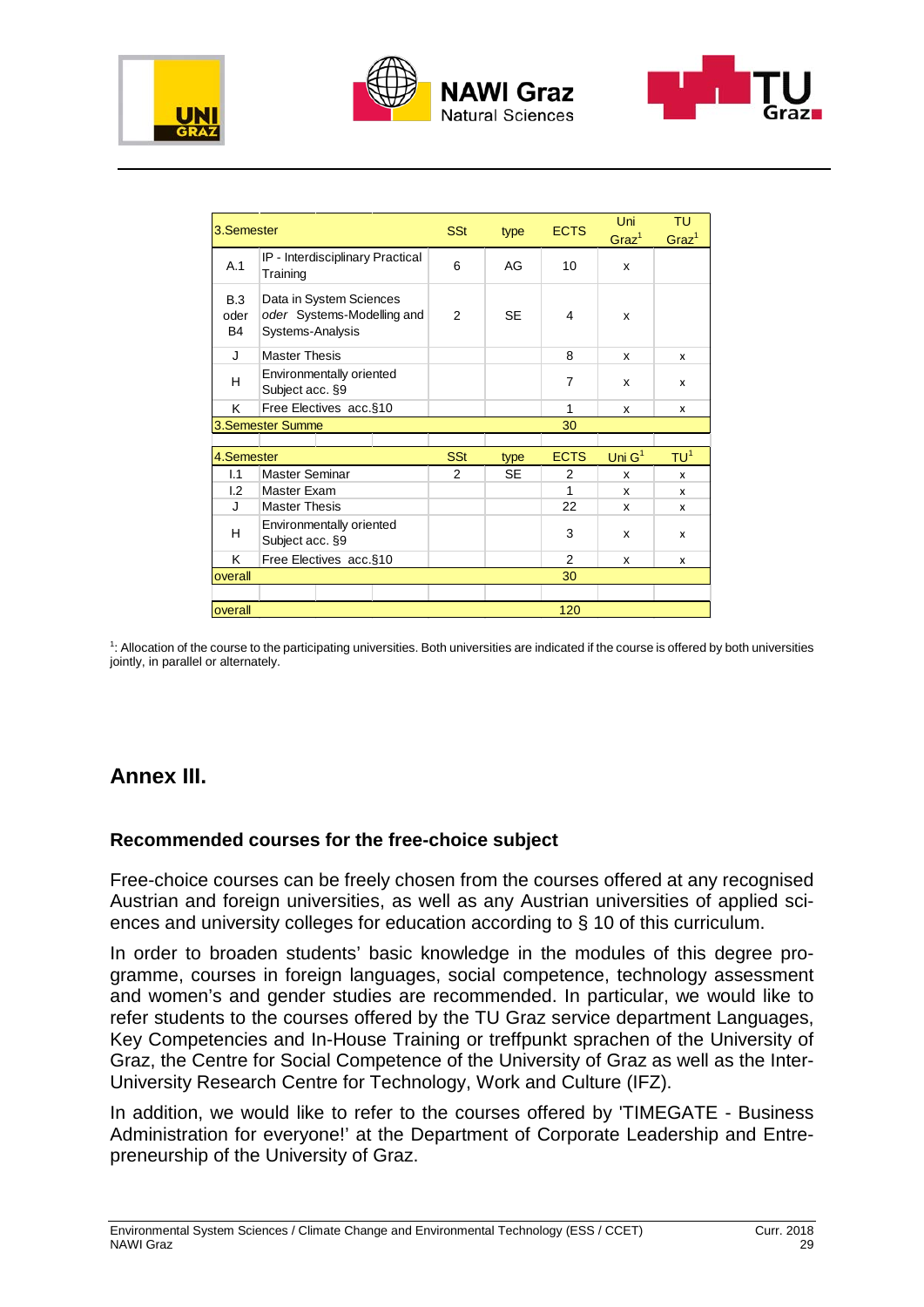





### **Annex IV.**

### **Equivalence list**

Courses for which the equivalence or recognition is defined in this part of the Annex to the curriculum do not require separate recognition by the authority in charge for the Study Programme. Individual recognition awarded by means of an official decision made by the authority in charge for the Study Programme according to § 78 UG is also possible.

An equivalence list defines the equivalence of successfully completed courses of this curriculum and of the previous curriculum. This equivalence applies in both directions, that is, successfully completed courses of the previous curriculum may be credited in this curriculum and successfully completed courses of this curriculum may be credited in the previous curriculum.

| This curriculum, version 2018                                           | Previous curriculum, version 2012 |                |                |                                                                      |             |                |             |
|-------------------------------------------------------------------------|-----------------------------------|----------------|----------------|----------------------------------------------------------------------|-------------|----------------|-------------|
| <b>Course</b>                                                           | <b>Type</b>                       | SSt.           | <b>ECTS</b>    | <b>Course</b>                                                        | <b>Type</b> | SSt.           | <b>ECTS</b> |
| A.1 IP - Interdisciplinary Practical<br>Training                        | AG                                | 6              | 10             | A.1 IP - Interdisziplinäres<br>Praktikum                             | AG          | 6              | 10          |
| B.1 Data in System Sciences                                             | VO                                | $\overline{2}$ | 3              | B.1 Systemintegration und<br>Systembewertung                         | VO          | $\overline{2}$ | 3           |
| B.2 Systems-Modelling and Sys-<br>tems-Analysis                         | VO                                | $\overline{2}$ | 3              | <b>B.2 Systemmodellierung</b>                                        | VO          | $\mathfrak{p}$ | 3           |
| <b>B.3 Data in System Sciences</b>                                      | <b>SE</b>                         | $\mathcal{P}$  | $\overline{4}$ | B.3 Seminar zu Systemin-<br>tegration und Systembewer-<br>tung       | <b>SE</b>   | $\mathfrak{p}$ | 4           |
| B.4 Systems-Modelling and Sys-<br>tems-Analysis                         | <b>SE</b>                         | $\overline{2}$ | $\overline{4}$ | B.4 Seminar zu Systemmod-<br>ellierung                               | <b>SE</b>   | $\overline{2}$ | 4           |
| C.1 Earth Climate System and Cli-<br>mate Change                        | VO                                | $\overline{2}$ | 3              | C.4 Klimasystem der Erde<br>und Klimawandel                          | VO          | $\overline{2}$ | 3           |
| <b>C.2 Environmental Analytics</b><br>and                               | VO                                | 1.33           | 2              |                                                                      | VO          |                |             |
| C.3 Environmental Physics & En-<br>ergy                                 | VO                                | $\overline{2}$ | 2              | E.1 Umweltanalytik                                                   |             | 2.66           | 3           |
| C.4 Environmental Records from<br>Modern to Past                        | VO                                | 1.33           | 2              | No equivalent                                                        |             |                |             |
| C.5 Raw Material Sciences                                               | VO                                | 1.33           | 2              | C.2 Mineralische<br>Rohstoffkunde                                    | VO          | 1.33           | 2           |
| D.1 Lab course on Clean Technol-<br>ogy                                 | LU                                | 6              | 6              | E.2 Laborübungen zu Um-<br>welttechnik                               | LU          | 6              | 6           |
| D.2 Workshop / Seminar to Lab<br>course on Clean Technology             | <b>SE</b>                         | 1              | 1              | E.3 Seminar zu den Labor-<br>übungen Umwelttechnik                   | <b>SE</b>   | 1              | 1           |
| D.3 Field Trip Clean Technology                                         | EX                                | 1              | 1              | No equivalent                                                        |             |                |             |
| E.1 Ecological Process Evaluation                                       | VO                                | $\overline{2}$ | 3              | C.3 Biodiversität und ange-<br>wandte Mikobiologie                   | VO          | 2              | 3           |
| E.2 Sustainable Process Technol-<br>ogy                                 | VO                                | $\overline{2}$ | 3              | F.8.10 Ökologische Prozess-<br>technik                               | VO          | $\overline{2}$ | 3           |
| E.3 Introduction into Process Simu-<br>lation and Process Design<br>and | $\overline{SO}$                   | $\mathbf{1}$   | $\overline{2}$ | C.1 Eigenschaften, Modifika-<br>tion und Nutzung von Res-<br>sourcen | VO          | 2.66           | 4           |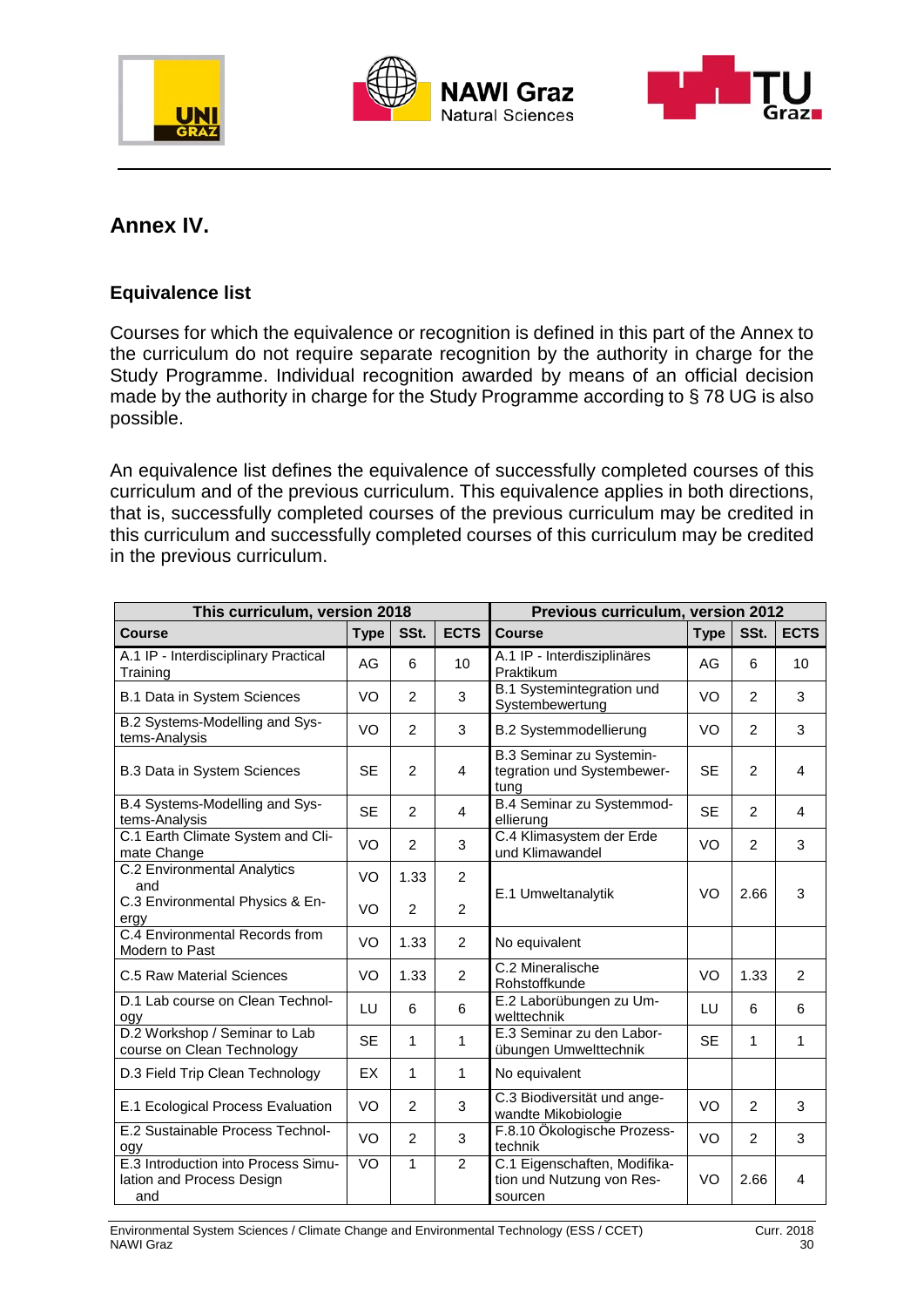





| This curriculum, version 2018                                                                             | Previous curriculum, version 2012 |                |                                                                                                                 |                                                                                                       |           |                |               |
|-----------------------------------------------------------------------------------------------------------|-----------------------------------|----------------|-----------------------------------------------------------------------------------------------------------------|-------------------------------------------------------------------------------------------------------|-----------|----------------|---------------|
| Course                                                                                                    | <b>Type</b>                       | SSt.           | <b>ECTS</b>                                                                                                     | <b>Course</b>                                                                                         |           | SSt.           | <b>ECTS</b>   |
| E.4 Introduction into Process Simu-<br>lation and Process Design                                          | UE                                | 2              | 2                                                                                                               |                                                                                                       |           |                |               |
| F.1 Environmental Management                                                                              | VO                                | 2              | 3                                                                                                               | D.1 Umweltmanagement                                                                                  | VO        | $\overline{2}$ | 3             |
| F.2 Environmental Legislation                                                                             | VO                                | 1.33           | 2                                                                                                               | D.3 Umweltgesetzgebung                                                                                | VO        | 1.33           | 2             |
| F.3 Plant and Process Approval                                                                            | VO                                | 2              | 3                                                                                                               | F.8.7 Anlagengenehmigungs-<br>verfahren                                                               | VO        | $\mathcal{P}$  | 3             |
| G.1 REACH - Registration, Evalua-<br>tion, Authorisation and restriction of<br><b>CHemical substances</b> | VO                                | $\overline{2}$ | 3                                                                                                               | D.2 REACH - Registration,<br>Evaluation, Authorisation and<br>Restriction of Chemical sub-<br>stances | VO        | $\overline{2}$ | 3             |
| G.2 Workshop / Seminar REACH                                                                              | <b>SE</b>                         | 2              | $\mathcal{P}$<br>F.8.1 Seminar REACH                                                                            |                                                                                                       | <b>SE</b> | 2              | 2             |
| No equivalent                                                                                             |                                   |                | D.4 ArbeitnehmerInnenschutz                                                                                     |                                                                                                       | VO        | 1.33           | 2             |
| H.1-4 Environmentally oriented<br>Elective Subject acc. §9                                                |                                   |                | F Umweltorientiertes Wahl-<br>fach / umweltorientierte Wahl-<br>18<br>fächer (gebundenes Wahl-<br>fach) It $§8$ |                                                                                                       |           |                | 22            |
| <b>I.1 Master Seminar</b>                                                                                 | <b>SE</b>                         | 2              | 2                                                                                                               | G.1 Masterseminar                                                                                     | <b>SE</b> | $\mathcal{P}$  | $\mathcal{P}$ |
| I.2 Master Exam                                                                                           |                                   |                | 1                                                                                                               | G.2 Masterprüfung                                                                                     |           |                | 1             |
| J Master Thesis                                                                                           |                                   |                | 30                                                                                                              | <b>H</b> Masterarbeit                                                                                 |           |                | 30            |

### **Annex V.**

### **Admission**

- (1) Pursuant to  $\S 2$  of this curriculum, graduates of the bachelor's degree programme in Environmental Systems Sciences / Natural Sciences-Technology shall be admitted to the master's degree programme without any further requirements.
- (2) In addition, however, all previous studies with a workload of at least 120 ECTS credit points and in the field of environmental sciences, systems science, engineering or natural sciences, with at least 60 ECTS credit point in the subject of chemistry and/or physics and/or process engineering, shall be deemed to be 'eligible with regard to subject.'
- (3) If a degree programme is eligible with regard to subject, and only certain supplementary qualifications are required for full equivalence with an admissible degree programme, additional courses and examinations of the bachelor's degree programme in Environmental Systems Sciences / Natural Sciences-Technology with a maximum scope of 30 ECTS credit points may be prescribed in order to obtain full equivalence. Recognition of these additional qualifications to be obtained is